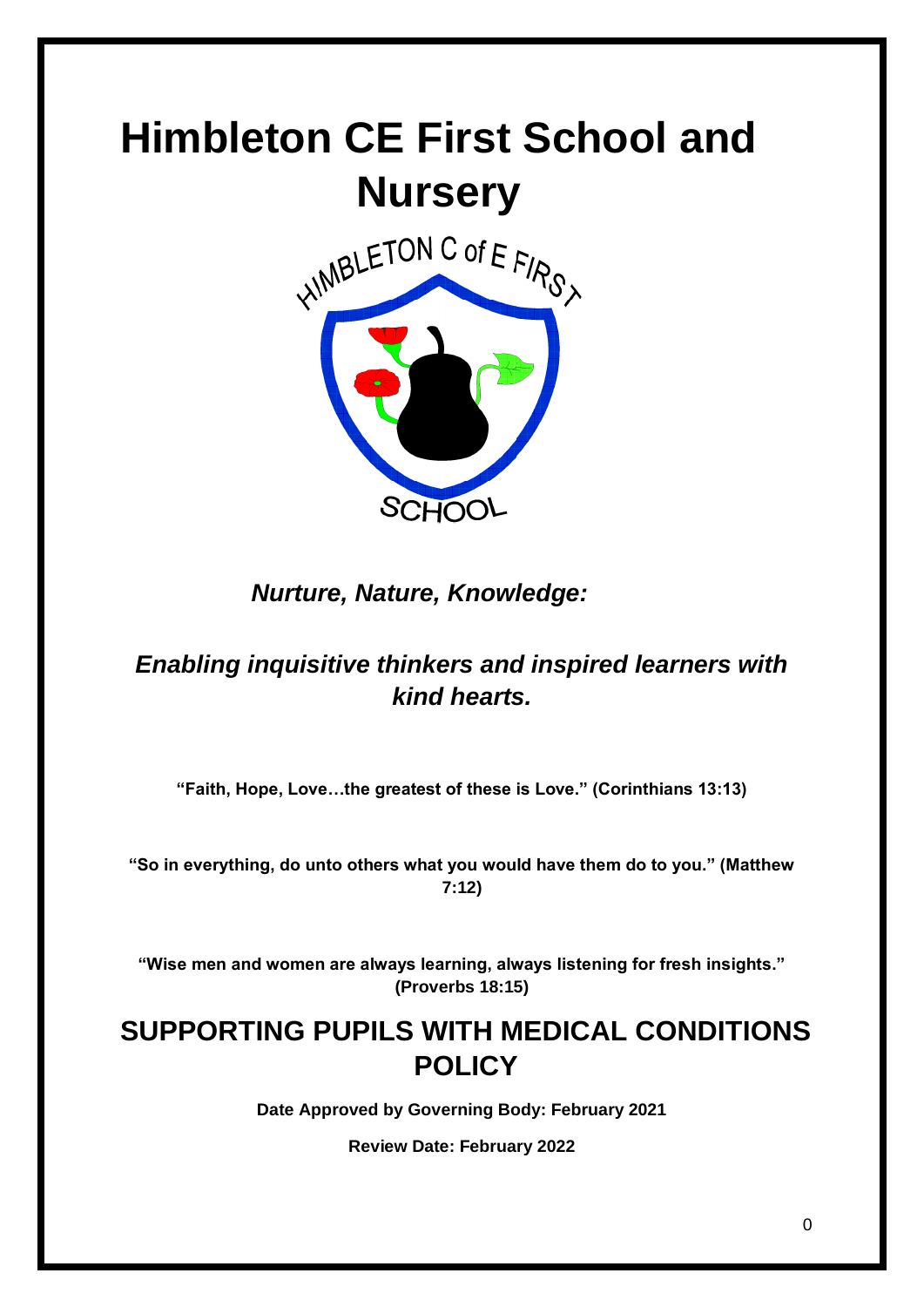## **Contents:**

#### [Statement of intent](#page-1-0)

- 1. Legal [framework](#page-2-0)
- 2. [The role of the governing board](#page-3-0)
- 3. [The role of the headteacher](#page-4-0)
- 4. [The role of parents/carers](#page-4-1)
- 5. [The role of pupils](#page-4-2)
- 6. [The role of school staff](#page-5-0)
- 7. [The role of the school nurse](#page-5-1)
- 8. [The role of clinical commissioning groups \(CCGs\)](#page-5-2)
- 9. [The role of other healthcare professionals](#page-5-3)
- 10. [The role of providers of health services](#page-6-0)
- 11. [The role of the LA](#page-6-1)
- 12. [The role of Ofsted](#page-6-2)
- 13. [Admissions](#page-6-3)
- 14. [Notification procedure](#page-6-4)
- 15. [Staff training and support](#page-7-0)
- 16. [Self-management](#page-8-0)
- 17. [Supply teachers](#page-8-1)
- 18. [Individual healthcare](#page-8-2) plans (IHPs)
- 19. [Managing medicines](#page-9-0)
- 20. [Adrenaline auto-injectors](#page-10-0) (AAIs)
- 21. [Record keeping](#page-11-0)
- 22. [Emergency procedures](#page-11-1)
- 23. [Day trips, residential visits and sporting activities](#page-11-2)
- 24. [Unacceptable practice](#page-12-0)
- 25. [Liability and indemnity](#page-12-1)
- 26. [Complaints](#page-12-2)
- 27. [Home-to-school transport](#page-13-0) 28. [Policy review](#page-13-1)

#### Appendices

- a) [Individual Healthcare Plan Implementation Procedure](#page-15-0)
- b) [Individual Healthcare Plan](#page-16-0)
- c) Parental Agreement for the [School to Administer Medicine](#page-19-0)
- d) [Record of Medicine Administered to an Individual Child](#page-20-0)
- e) [Record of Medicine Administered to All Children](#page-22-0)
- f) [Contacting Emergency Services](#page-23-0)
- g) Letter Inviting Parents/Carers [to Contribute to Individual Healthcare Plan](#page-24-0)  **[Development](#page-24-0)**
- <span id="page-1-0"></span>h) [Incident Reporting Form](#page-25-0)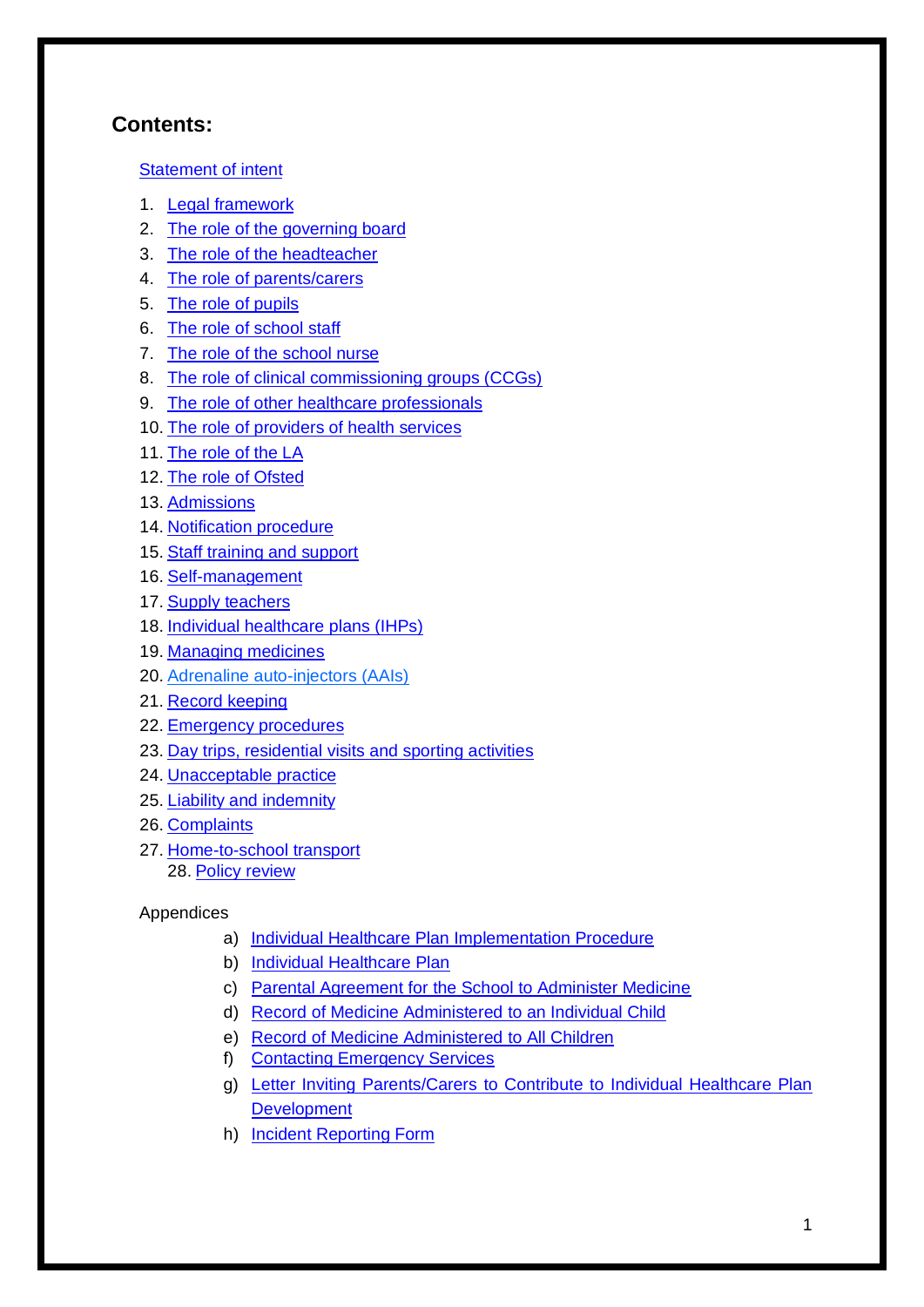## **Statement of Intent**

The governing board of Himbleton CE First School and Nursery has a duty to ensure arrangements are in place to support pupils with medical conditions. The aim of this policy is to ensure that all pupils with medical conditions, in terms of both physical and mental health, receive appropriate support allowing them to play a full and active role in school life, remain healthy, have full access to education (including school trips and physical education) and achieve their academic potential.

Himbleton CE First School and Nursery believes it is important that parents/carers of pupils with medical conditions feel confident that the school provides effective support for their child's medical condition, and that pupils feel safe in the school environment.

There are also social and emotional implications associated with medical conditions. Pupils with medical conditions can develop emotional disorders, such as self-consciousness, anxiety and depression, and be subject to bullying. This policy aims to minimise the risks of pupils experiencing these difficulties.

Long-term absences as a result of medical conditions can affect educational attainment, impact integration with peers, and affect wellbeing and emotional health. This policy contains procedures to minimise the impact of long-term absence and effectively manage short-term absence.

Some pupils with medical conditions may be considered to be disabled under the definition set out in the Equality Act 2010. The school has a duty to comply with the Act in all such cases.

In addition, some pupils with medical conditions may also have SEND and have an education, health and care (EHC) plan collating their health, social and SEND provision. For these pupils, compliance with the DfE's 'Special educational needs and disability code of practice: 0 to 25 years' and the school's SEND Policy will ensure compliance with legal duties.

To ensure that the needs of our pupils with medical conditions are fully understood and effectively supported, we consult with health and social care professionals, pupils and their parents/carers.

<span id="page-2-0"></span>

Headteacher **Date:** Date:

Chair of Governors Date: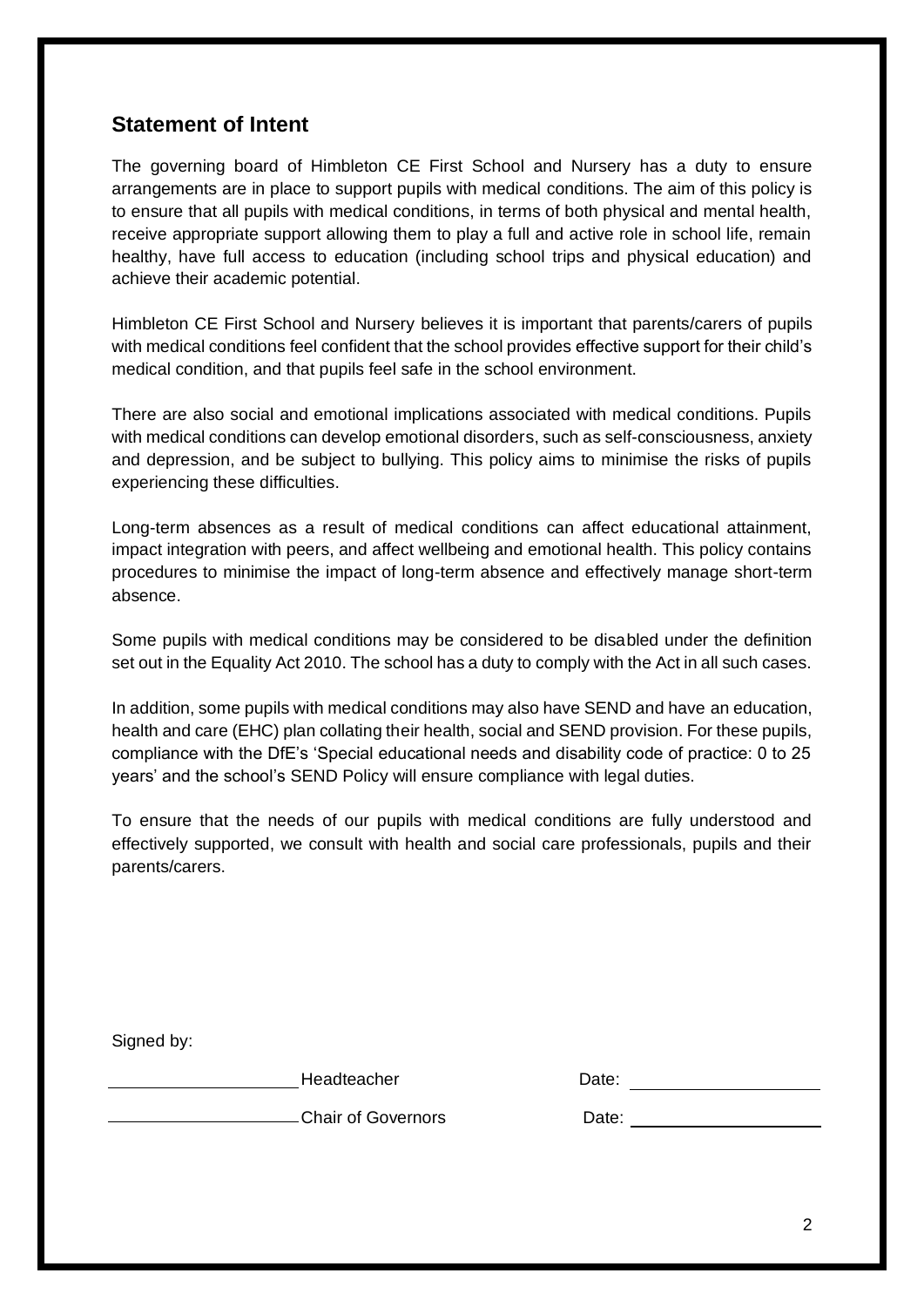## **Legal framework**

- 1.1. This policy has due regard to legislation including, but not limited to, the following:
	- The Children and Families Act 2014
	- The Education Act 2002
	- The Education Act 1996 (as amended)
	- The Children Act 1989
	- The National Health Service Act 2006 (as amended)
	- The Equality Act 2010
	- The Health and Safety at Work etc. Act 1974
	- The Misuse of Drugs Act 1971
	- The Medicines Act 1968
	- The School Premises (England) Regulations 2012 (as amended)
	- The Special Educational Needs and Disability Regulations 2014 (as amended)
	- The Human Medicines (Amendment) Regulations 2017
- 1.2. This policy has due regard to the following guidance:
	- DfE (2015) 'Special educational needs and disability code of practice: 0- 25 years'
	- DfE (2015) 'Supporting pupils at school with medical conditions'
	- DfE (2000) 'Guidance on first aid for schools'
	- Ofsted (2019) 'The common inspection framework: education, skills and early years'
	- Department of Health (2017) 'Guidance on the use of adrenaline autoinjectors in schools'
- 1.3. This policy has due regard to the following school policies:
	- Managing Medicines Policy
	- SEND Policy (including Information Report)
	- Safeguarding Children and Child Protection Policy
	- Complaints Policy.

## <span id="page-3-0"></span>**2. The role of the governing board**

- 2.1. The governing board:
	- Is legally responsible for fulfilling its statutory duties under legislation.
	- Ensures that arrangements are in place to support pupils with medical conditions.
	- Ensures that pupils with medical conditions can access and enjoy the same opportunities as any other pupil at the school.
	- Works with the LA, health professionals, commissioners and support services to ensure that pupils with medical conditions receive a full education.
	- Ensures that, following long-term or frequent absence, pupils with medical conditions are reintegrated effectively.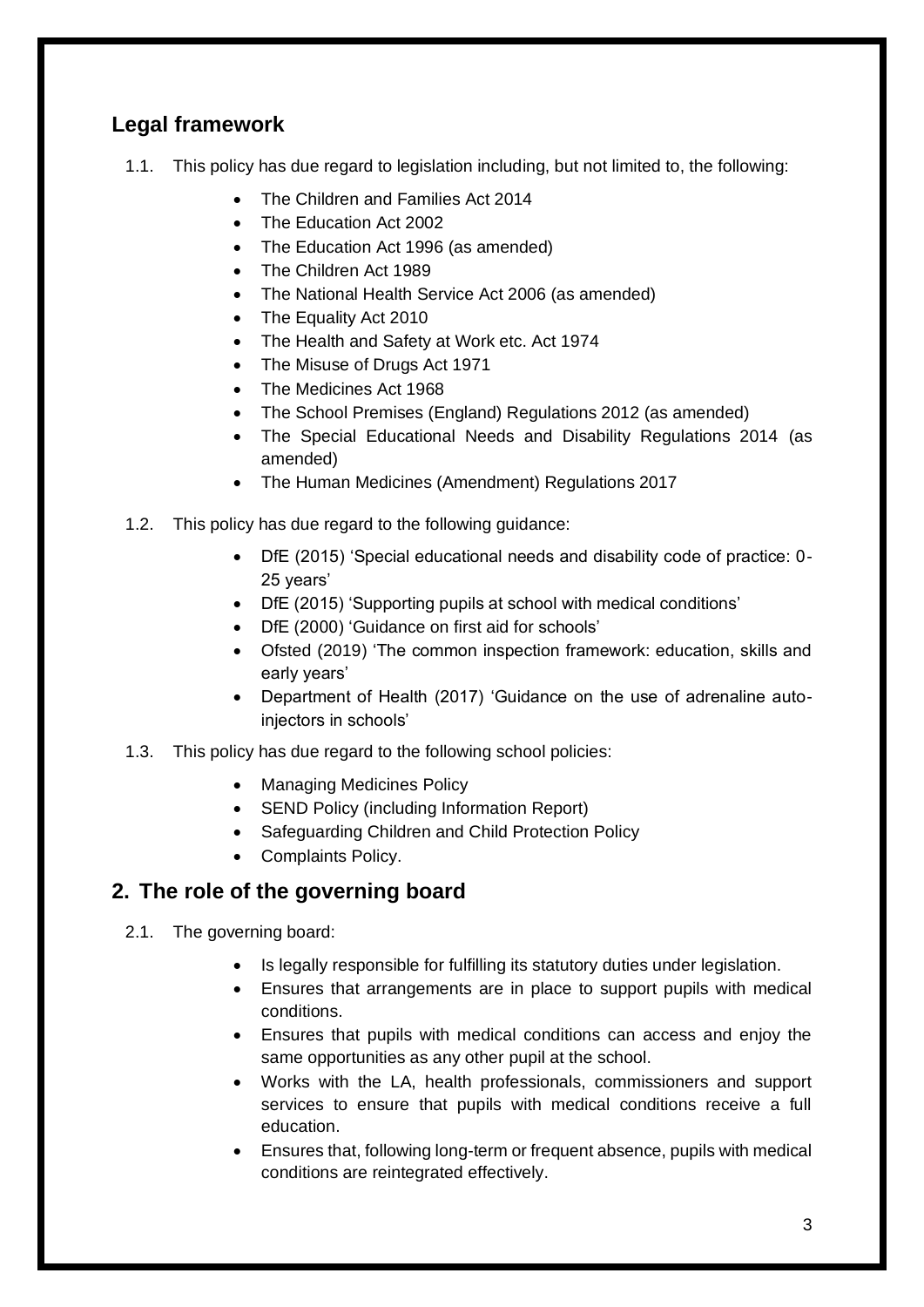- Ensures that the focus is on the needs of each pupil and what support is required to support their individual needs.
- Instils confidence in parents/carers and pupils in the school's ability to provide effective support.
- Ensures that all members of staff are properly trained to provide the necessary support and are able to access information and other teaching support materials as needed.
- Ensures that no prospective pupil is denied admission to the school because arrangements for their medical condition have not been made.
- Ensures that pupils' health is not put at unnecessary risk. As a result, the board holds the right to not accept a pupil into school at times where it would be detrimental to the health of that pupil or others to do so, such as where the child has an infectious disease.
- Ensures that policies, plans, procedures and systems are properly and effectively implemented.
- 2.2. The Headteacher holds overall responsibility for implementation of this policy.

## <span id="page-4-0"></span>**3. The role of the headteacher**

- 3.1. The headteacher:
	- Ensures that this policy is effectively implemented with stakeholders.
	- Ensures that all staff are aware of this policy and understand their role in its implementation.
	- Ensures that a sufficient number of staff are trained and available to implement this policy and deliver against all individual healthcare plans (IHPs), including in emergency situations.
	- Considers recruitment needs for the specific purpose of ensuring pupils with medical conditions are properly supported.
	- Has overall responsibility for the development of IHPs.
	- Ensures that staff are appropriately insured and aware of the insurance arrangements.
	- Contacts the appropriate agencies where a pupil with a medical condition requires support that has not yet been identified.

## <span id="page-4-1"></span>**4. The role of parents/carers**

- 4.1. Parents/carers:
	- Notify the school if their child has a medical condition.
	- Provide the school with sufficient and up-to-date information about their child's medical needs.
	- Are involved in the development and review of their child's IHP.
	- Carry out any agreed actions contained in the IHP.
	- Ensure that they, or another nominated adult, are contactable at all times.

## <span id="page-4-2"></span>**5. The role of pupils**

5.1. Pupils: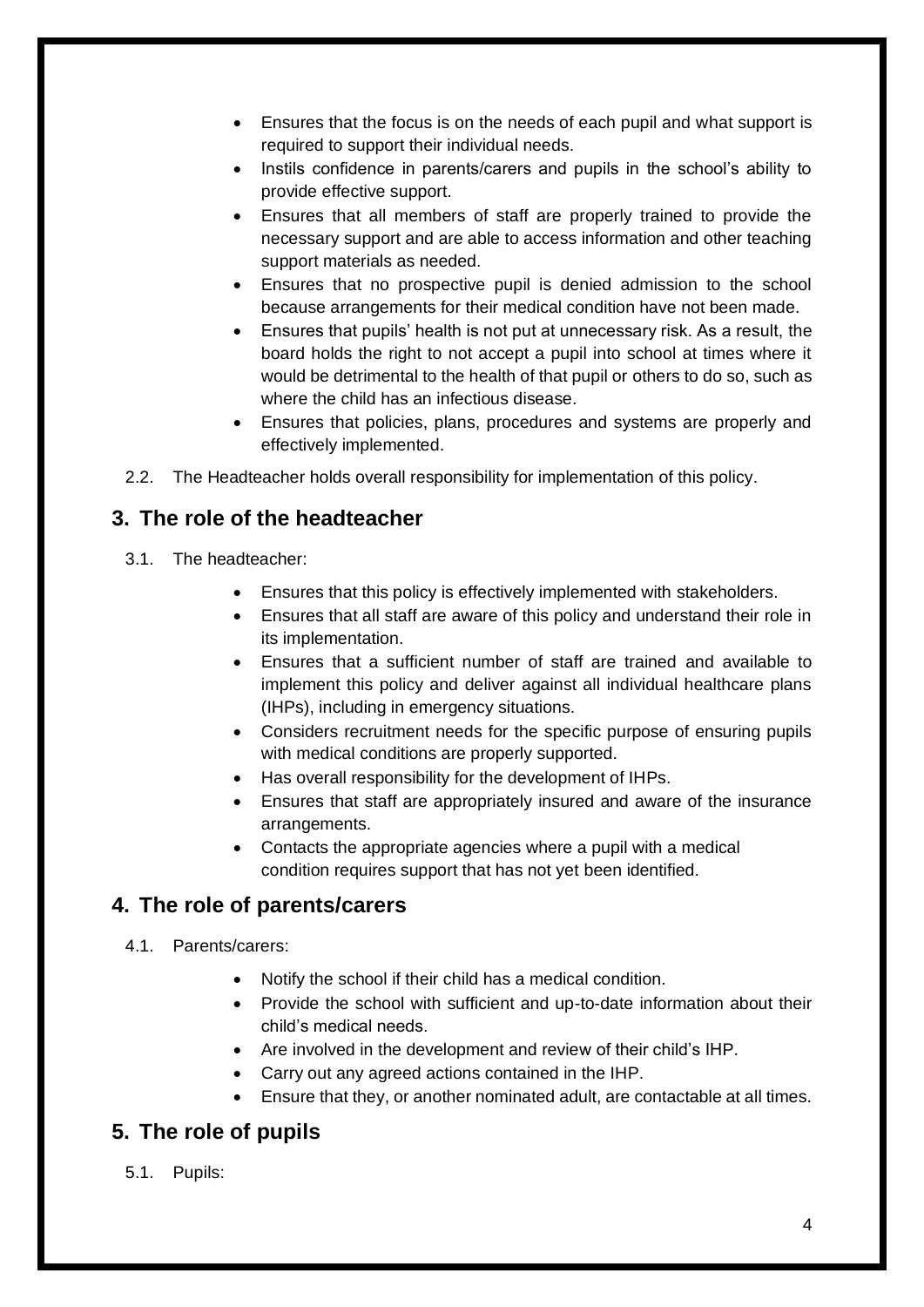- Are fully involved in discussions about their medical support needs.
- Contribute to the development of their IHP.
- Are sensitive to the needs of pupils with medical conditions.

## <span id="page-5-0"></span>**6. The role of school staff**

- 6.1. School staff:
	- May be asked to provide support to pupils with medical conditions, including the administering of medicines, but are not required to do so.
	- Take into account the needs of pupils with medical conditions in their lessons when deciding whether or not to volunteer to administer medication.
	- Receive sufficient training and achieve the required level of competency before taking responsibility for supporting pupils with medical conditions.
	- Know what to do and respond accordingly when they become aware that a pupil with a medical condition needs help.

## <span id="page-5-1"></span>**7. The role of the school nurse**

- 7.1. The school nurse:
	- At the earliest opportunity, notifies the school when a pupil has been identified as having a medical condition which requires support in school.
	- Supports staff to implement IHPs and provides advice and training.
	- Liaises with lead clinicians locally on appropriate support for pupils with medical conditions.

## <span id="page-5-2"></span>**8. The role of clinical commissioning groups (CCGs)**

- 8.1. CCGs:
- Ensure that commissioning is responsive to pupils' needs, and that health services are able to cooperate with schools supporting pupils with medical conditions.
- Make joint commissioning arrangements for education, health and care provision for pupils with SEND.
- Are responsive to LAs and schools looking to improve links between health services and schools.
- Provide clinical support for pupils who have long-term conditions and disabilities.
- Ensure that commissioning arrangements provide the necessary ongoing support essential to ensuring the safety of vulnerable pupils.

## <span id="page-5-3"></span>**9. The role of other healthcare professionals**

- 9.1. Other healthcare professionals, including GPs and paediatricians:
	- Notify the school nurse when a child has been identified as having a medical condition that will require support at school.
	- Provide advice on developing IHPs.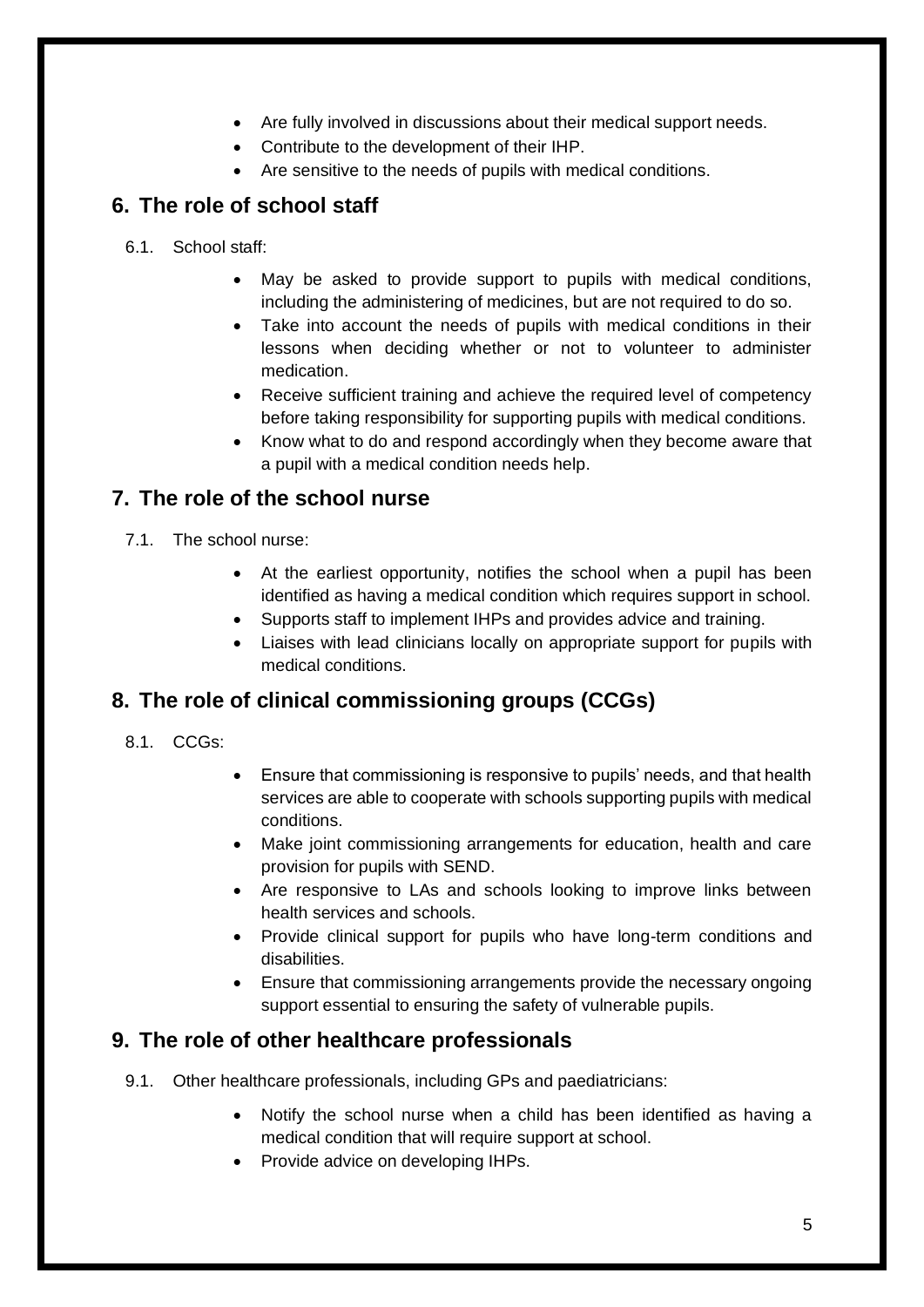• May provide support in the school for children with particular conditions, e.g. asthma, diabetes and epilepsy.

## <span id="page-6-0"></span>**10. The role of providers of health services**

10.1. Providers of health services co-operate with the school, including ensuring communication, liaising with the school nurse and other healthcare professionals, and participating in local outreach training.

## <span id="page-6-1"></span>**11. The role of the LA**

#### 11.1. The LA:

- Commissions school nurses for local schools.
- Promotes co-operation between relevant partners.
- Makes joint commissioning arrangements for education, health and care provision for pupils with SEND.
- Provides support, advice and guidance, and suitable training for school staff, ensuring that IHPs can be effectively delivered.
- Works with the school to ensure that pupils with medical conditions can attend school full-time.

## <span id="page-6-2"></span>**12. The role of Ofsted**

- 12.1. Ofsted inspectors will consider how well the school meets the needs of the full range of pupils, including those with medical conditions.
- 12.2. Key judgements are informed by the progress and achievement of pupils with medical conditions, alongside pupils with SEND, and also by pupils' spiritual, moral, social and cultural development.

## <span id="page-6-3"></span>**13. Admissions**

- 13.1. No child is denied admission to the school or prevented from taking up a school place because arrangements for their medical condition have not been made.
- 13.2. A child may only be refused admission if it would be detrimental to the health of the child to admit them into the school setting.

## <span id="page-6-4"></span>**14. Notification procedure**

- 14.1. When the school is notified that a pupil has a medical condition that requires support in school, the school nurse informs the headteacher. Following this, the school begins to arrange a meeting with parents/carers, healthcare professionals and the pupil, with a view to discussing the necessity of an IHP (outlined in detail in [section 18\)](#page-8-2).
- 14.2. The school does not wait for a formal diagnosis before providing support to pupils. Where a pupil's medical condition is unclear, or where there is a difference of opinion concerning what support is required, a judgement is made by the headteacher based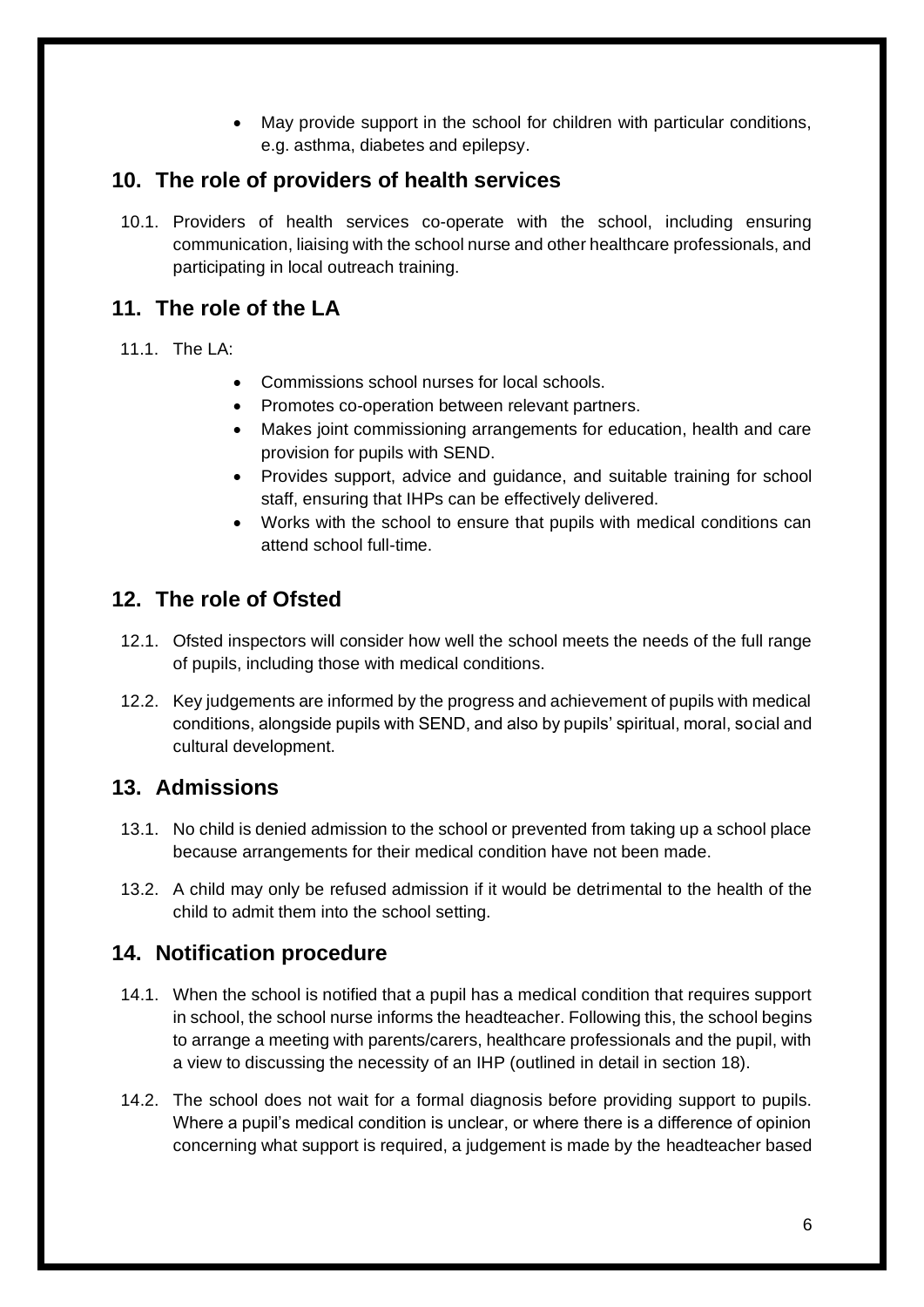on all available evidence (including medical evidence and consultation with parents/carers).

- 14.3. For a pupil starting at the school in a September uptake, arrangements are in place prior to their introduction and informed by their previous institution.
- 14.4. Where a pupil joins the school mid-term or a new diagnosis is received, arrangements are put in place within two weeks.

#### <span id="page-7-0"></span>**15. Staff training and support**

- 15.1. Any staff member providing support to a pupil with medical conditions receives suitable training.
- 15.2. Staff do not undertake healthcare procedures or administer medication without appropriate training.
- 15.3. Training needs are assessed by the school nurse through the development and review of IHPs, on a termly basis for all school staff, and when a new staff member arrives.
- 15.4. Through training, staff have the requisite competency and confidence to support pupils with medical conditions and fulfil the requirements set out in IHPs. Staff understand the medical condition(s) they are asked to support, their implications, and any preventative measures that must be taken.
- 15.5. The school nurse confirms the proficiency of staff in performing medical procedures or providing medication where appropriate.
- 15.6. A first aid certificate does not constitute appropriate training for supporting pupils with specific medical conditions.
- 15.7. Whole-school awareness training is carried out on a termly basis for all staff, and included in the induction of new staff members.
- 15.8. The school nurse identifies suitable training opportunities that ensure all medical conditions affecting pupils in the school are fully understood, and that staff can recognise difficulties and act quickly in emergency situations.
- 15.9. Training is commissioned when required by the headteacher and provided by the following bodies:
	- A commercial training provider
	- The school nurse
	- A GP or consultant
	- Parents/carers of pupils with medical conditions.
- 15.10. Parents/carers of pupils with medical conditions are consulted for specific advice and their views are sought where necessary, but they will not be used as a sole trainer.
- 15.11. The governing board will provide details of further CPD opportunities for staff regarding supporting pupils with medical conditions.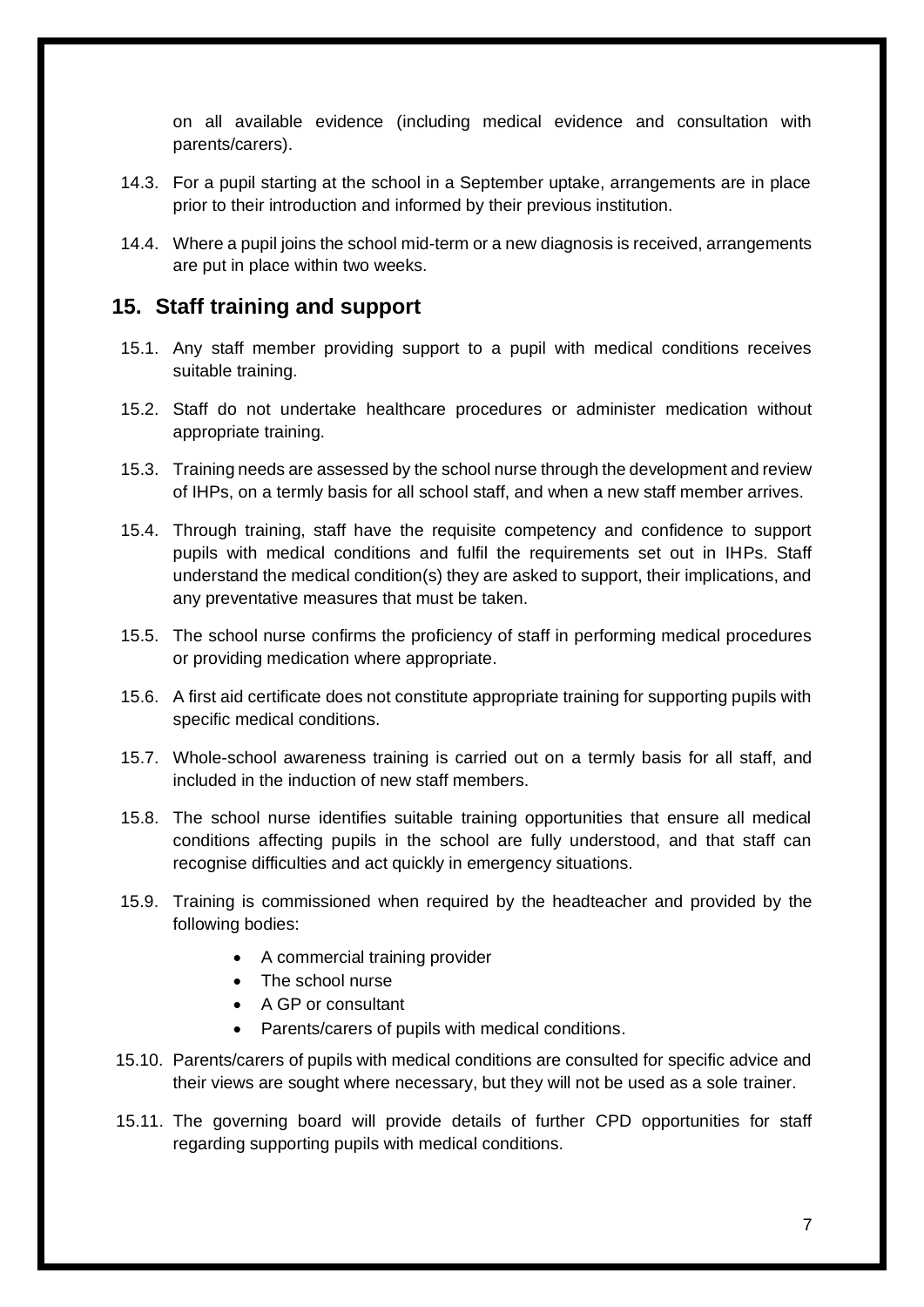## <span id="page-8-0"></span>**16. Self-management**

- 16.1. Following discussion with parents/carers, pupils who are competent to manage their own health needs and medicines are encouraged to take responsibility for selfmanaging their medicines and procedures. This is reflected in their IHP.
- 16.2. Where possible and appropriate, pupils are allowed to carry their own medicines and relevant devices.
- 16.3. Where it is not possible for pupils to carry their own medicines or devices, they are held in suitable locations that can be accessed quickly and easily.
- 16.4. If a pupil refuses to take medicine or carry out a necessary procedure, staff will not force them to do so. Instead, the procedure agreed in the pupil's IHP is followed. Following such an event, parents/carers are informed so that alternative options can be considered.

## <span id="page-8-1"></span>**17. Supply teachers**

- 17.1. Supply teachers are:
	- Provided with access to this policy.
	- Informed of all relevant medical conditions of pupils in the class they are providing cover for.
	- Covered under the school's insurance arrangements.

## <span id="page-8-2"></span>**18. Individual healthcare plans (IHPs)**

- 18.1. The school, healthcare professionals and parent/carer(s) agree, based on evidence, whether an IHP is required for a pupil, or whether it would be inappropriate or disproportionate to their level of need. If no consensus can be reached, the headteacher makes the final decision.
- 18.2. The school, parent/carer(s) and a relevant healthcare professional work in partnership to create and review IHPs. Where appropriate, the pupil is also involved in the process.
- 18.3. IHPs include the following information:
	- The medical condition, along with its triggers, symptoms, signs and treatments.
	- The pupil's needs, including medication (dosages, side effects and storage), other treatments, facilities, equipment, access to food and drink (where this is used to manage a condition), dietary requirements and environmental issues.
	- The support needed for the pupil's educational, social and emotional needs.
	- The level of support needed, including in emergencies.
	- Whether a child can self-manage their medication.
	- Who will provide the necessary support, including details of the expectations of the role and the training needs required, as well as who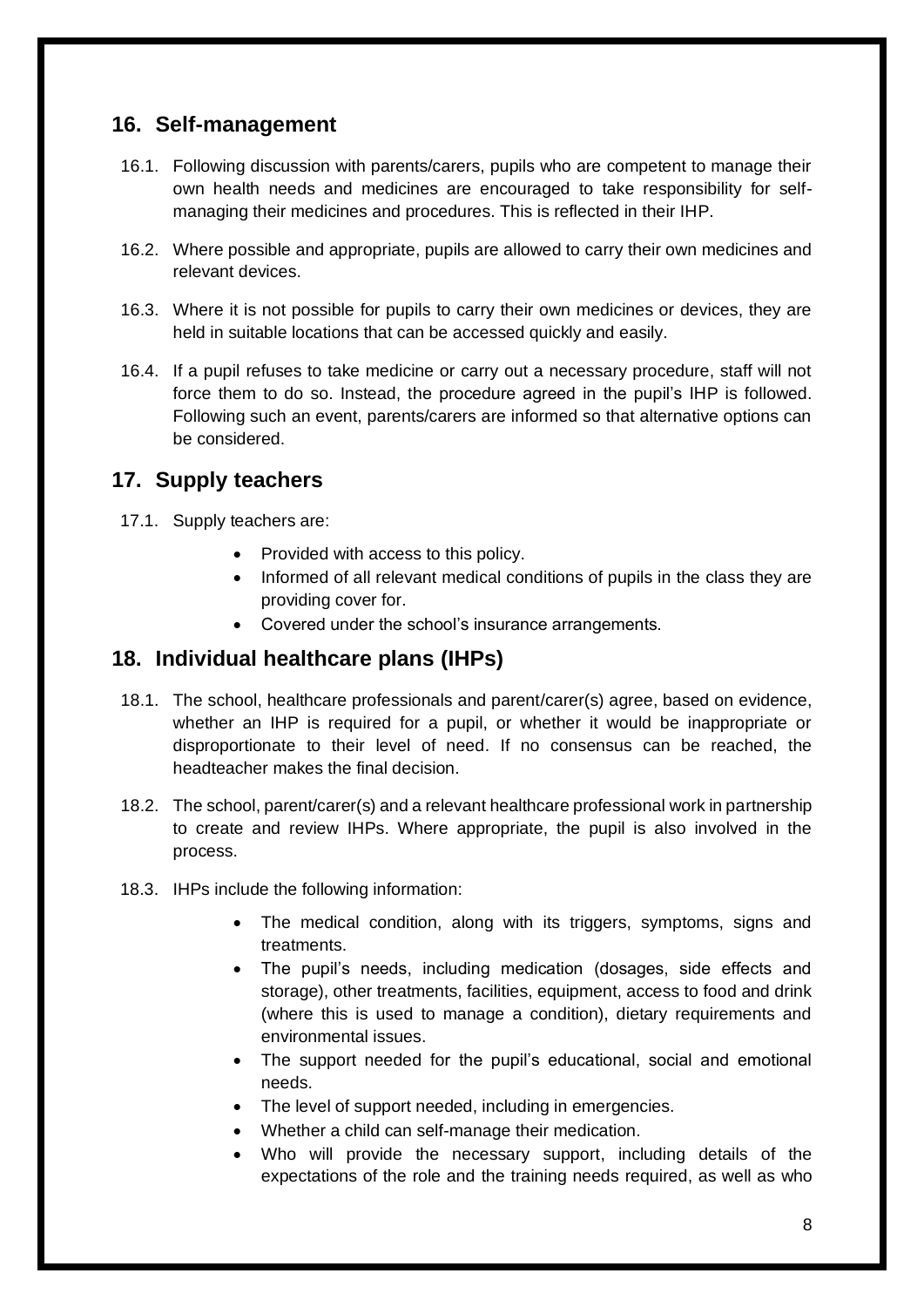will confirm the supporting staff member's proficiency to carry out the role effectively.

- Cover arrangements for when the named supporting staff member is unavailable.
- Who needs to be made aware of the pupil's condition and the support required.
- Arrangements for obtaining written permission from parents/carers and the headteacher for medicine to be administered by school staff or selfadministered by the pupil.
- Separate arrangements or procedures required during school trips and activities.
- Where confidentiality issues are raised by the parent/carer(s) or pupil, the designated individual to be entrusted with information about the pupil's medical condition.
- What to do in an emergency, including contact details and contingency arrangements.
- 18.4. Where a pupil has an emergency healthcare plan prepared by their lead clinician, this is used to inform the IHP.
- 18.5. IHPs are easily accessible to those who need to refer to them, but confidentiality is preserved.
- 18.6. IHPs are reviewed on at least an annual basis, or when a child's medical circumstances change, whichever is sooner.
- 18.7. Where a pupil has an EHC plan, the IHP is linked to it or becomes part of it.
- 18.8. Where a child has SEND but does not have a statement or EHC plan, their SEND should be mentioned in their IHP.
- 18.9. Where a child is returning from a period of hospital education, alternative provision or home tuition, we work with the LA and education provider to ensure that their IHP identifies the support the child needs to reintegrate.

#### <span id="page-9-0"></span>**19. Managing medicines**

- 19.1. In accordance with the school's Managing Medicines Policy, medicines are only administered at school when it would be detrimental to a pupil's health or school attendance not to do so.
- 19.2. Pupils under 16 years of age are not given prescription or non-prescription medicines without their parent/carer's written consent.
- 19.3. Non-prescription medicines may be administered in the following situations:
	- When it would be detrimental to the pupil's health not to do so
	- When instructed by a medical professional.
- 19.4. No pupil under 16 years of age is given medicine containing aspirin unless prescribed by a doctor.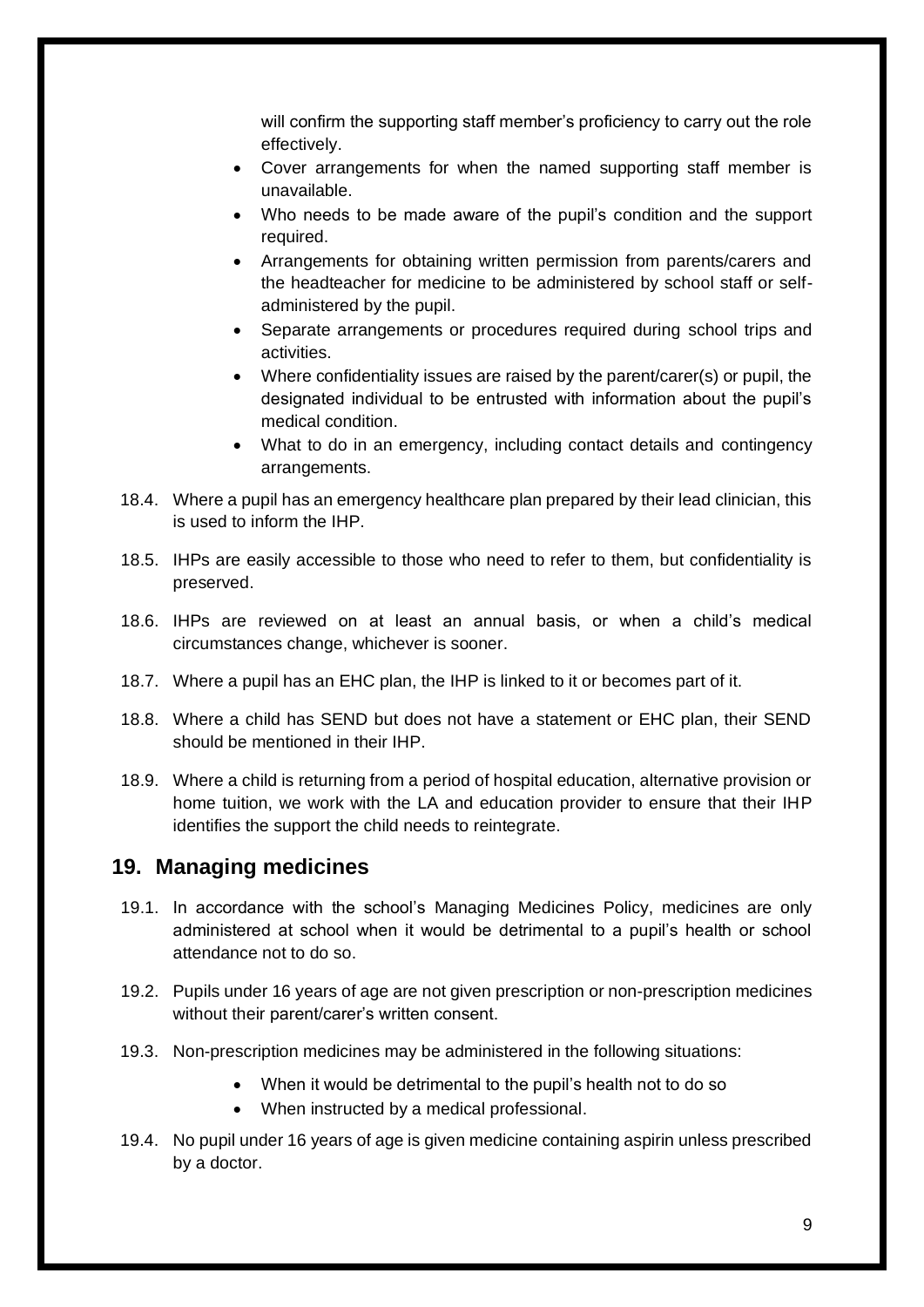- 19.5. Pain relief medicines are never administered without first checking when the previous dose was taken and the maximum dosage allowed.
- 19.6. Parents/carers are informed any time medication is administered that is not agreed in an IHP.
- 19.7. The school only accepts medicines that are in-date, labelled, in their original container, and that contain instructions for administration, dosage and storage. The only exception to this is insulin, which must still be in-date, but is available in an insulin pen or pump, rather than its original container.
- 19.8. All medicines are stored safely. Pupils and staff know where their medicines are at all times and are able to access them immediately, whether in school or attending a school trip/residential visit.
- 19.9. When medicines are no longer required, they are returned to parents/carers for safe disposal. Sharps boxes are always used for the disposal of needles and other sharps.
- 19.10. Controlled drugs are stored in a non-portable container and only named staff members have access; however, these drugs are easily accessed in an emergency. A record is kept of the amount of controlled drugs held and any doses administered.
- 19.11. Staff may administer a controlled drug to a pupil for whom it has been prescribed. They must do so in accordance with the prescriber's instructions.
- 19.12. Records are kept of all medicines administered to individual pupils stating what, how and how much was administered, when and by whom. A record of side effects presented is also held.

#### <span id="page-10-0"></span>**20. Adrenaline auto-injectors (AAIs)**

- 20.1. The administration of AAIs and the treatment of anaphylaxis will be carried out in accordance with the school's Managing Medicines Policy.
- 20.2. A Register of AAIs will be kept of all the pupils who have been prescribed an AAI to use in the event of anaphylaxis. A copy of this will be held in each classroom for easy access in the event of an allergic reaction and will be checked as part of initiating the emergency response.
- 20.3. Where a pupil has been prescribed an AAI, this will be written into their IHP.
- 20.4. For pupils who have prescribed AAI devices, these are stored in a suitably safe and central location: one in the school office and one in their classroom.
- 20.5. All staff members will be trained in how to administer an AAI, and the sequence of events to follow when doing so. AAIs will only be administered by these staff members.
- 20.6. In the event of anaphylaxis, the nearest staff member will administer the AAI.
- 20.7. If necessary, other staff members may assist with administering AAIs.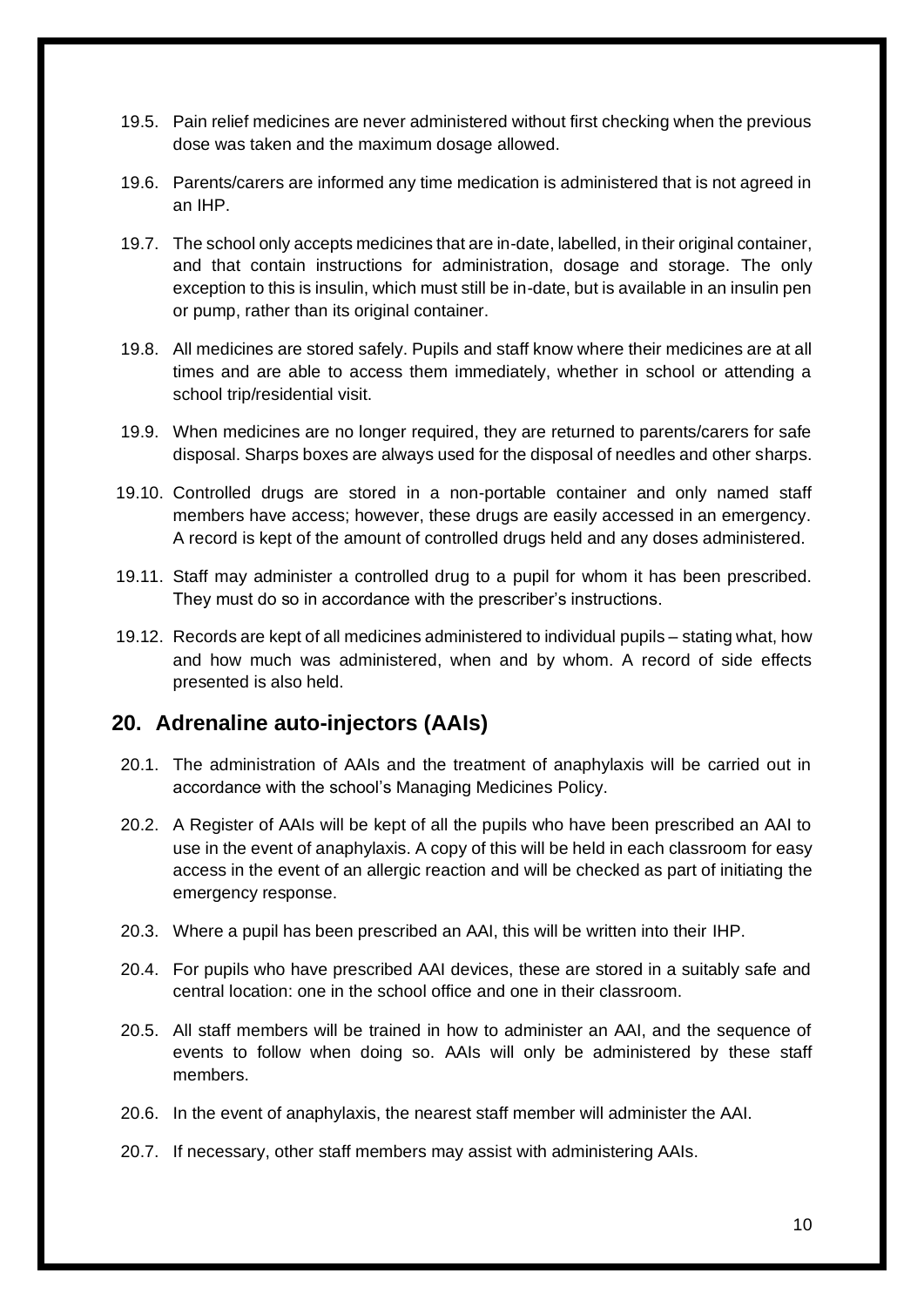- 20.8. Where a pupil appears to be having a severe allergic reaction, the emergency services will be contacted even if an AAI device has already been administered.
- 20.9. In the event that an AAI is used, the pupil's parents/carers will be notified that an AAI has been administered.
- 20.10. Where any AAIs are used, the following information will be recorded:
	- Where and when the reaction took place
	- How much medication was given and by whom
- 20.11. AAIs will not be reused and will be disposed of according to manufacturer's guidelines following use.
- 20.12. In the event of a school trip, pupils at risk of anaphylaxis will have their own AAI with them.

#### <span id="page-11-0"></span>**21. Record keeping**

- 21.1. In accordance with paragraphs 19.10, 19.11, 19.12 and 19.13, written records are kept of all medicines administered to pupils.
- 21.2. Proper record keeping protects both staff and pupils, and provides evidence that agreed procedures have been followed.
- 21.3. Appropriate forms for record keeping can be found in the appendices of this policy.

#### <span id="page-11-1"></span>**22. Emergency procedures**

- 22.1. Medical emergencies are dealt with under the school's emergency procedures.
- 22.2. Where an IHP is in place, it should detail:
	- What constitutes an emergency.
	- What to do in an emergency.
- 22.3. Pupils are informed in general terms of what to do in an emergency, such as telling a teacher.
- 22.4. If a pupil needs to be taken to hospital, a member of staff remains with the pupil until their parents/carers arrive.
- 22.5. When transporting pupils with medical conditions to medical facilities, staff members are informed of the correct postcode and address for use in navigation systems.

#### <span id="page-11-2"></span>**23. Day trips, residential visits and sporting activities**

- 23.1. Pupils with medical conditions are supported to participate in school trips, sporting activities and residential visits.
- 23.2. Prior to an activity taking place, the school conducts a risk assessment to identify what reasonable adjustments should be taken to enable pupils with medical conditions to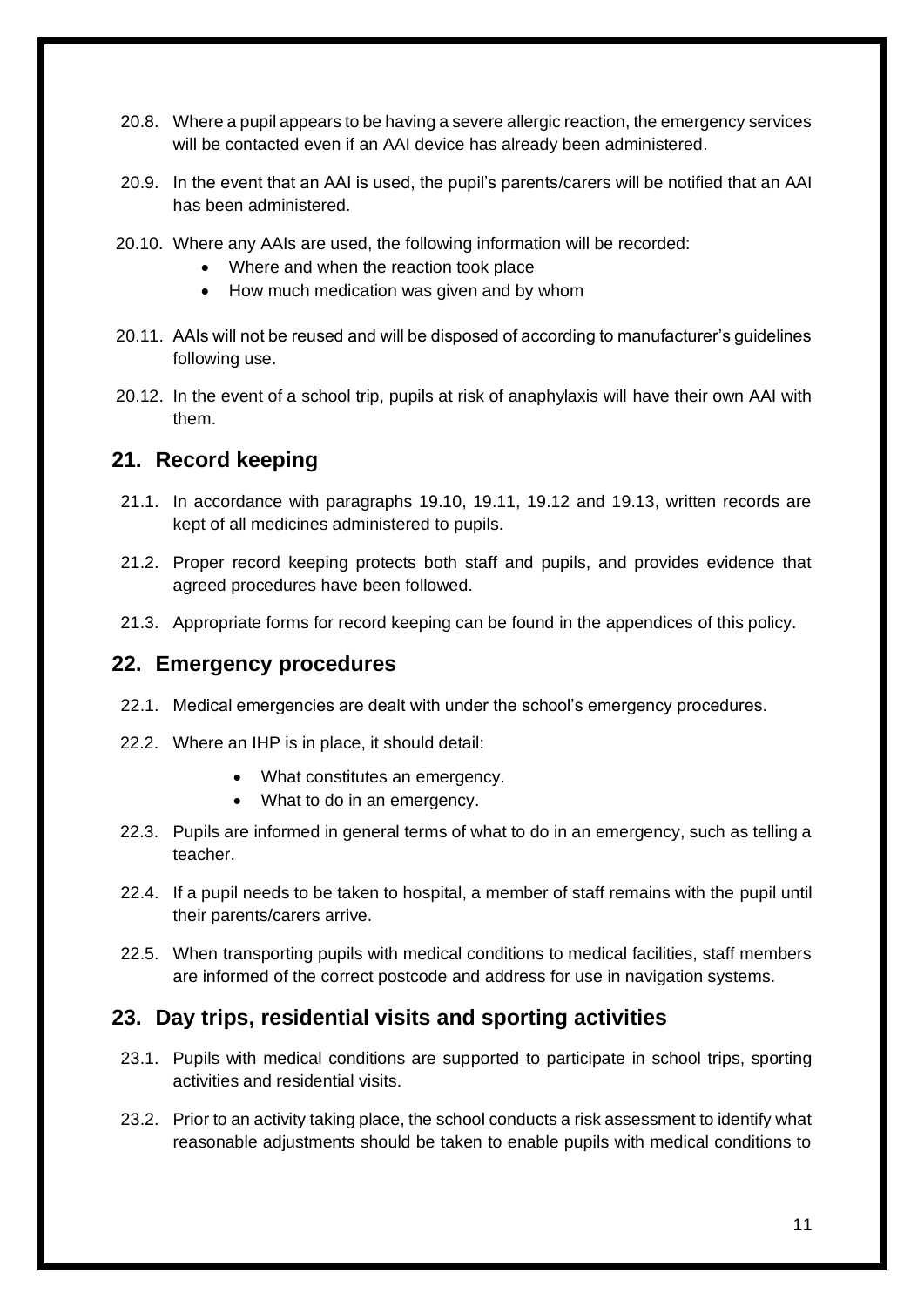participate. In addition to a risk assessment, advice is sought from pupils, parents/carers and relevant medical professionals.

23.3. The school will arrange for adjustments to be made for all pupils to participate, except where evidence from a clinician, such as a GP, indicates that this is not possible.

## <span id="page-12-0"></span>**24. Unacceptable practice**

24.1. The school will never:

- Assume that pupils with the same condition require the same treatment.
- Prevent pupils from easily accessing their inhalers and medication.
- Ignore the views of the pupil and/or their parents/carers.
- Ignore medical evidence or opinion.
- Send pupils home frequently for reasons associated with their medical condition, or prevent them from taking part in activities at school, including lunch times, unless this is specified in their IHP.
- Send an unwell pupil to the school office alone or with an unsuitable escort.
- Penalise pupils with medical conditions for their attendance record, where the absences relate to their condition.
- Make parents/carers feel obliged or forced to attend school to administer medication or provide medical support, including for toilet issues. The school will ensure that no parent/carer is made to feel that they have to give up working because the school is failing to support their child's needs.
- Create barriers to pupils participating in school life, including school trips.
- Refuse to allow pupils to eat, drink or use the toilet when they need to in order to manage their condition.

## <span id="page-12-1"></span>**25. Liability and indemnity**

- 25.1. The governing board ensures that appropriate insurance is in place to cover staff providing support to pupils with medical conditions.
- 25.2. The school holds an insurance policy sourced through WCC covering liability relating to the administration of medication (Maven). The policy has the following requirements:
	- All staff must have undertaken appropriate training.
- 25.3. All staff providing such support are provided access to the insurance policy.
- 25.4. In the event of a claim alleging negligence by a member of staff, civil actions are most likely to be brought against the school, not the individual.

## <span id="page-12-2"></span>**26. Complaints**

26.1. Parents/carers or pupils wishing to make a complaint concerning the support provided to pupils with medical conditions are required to speak to the school in the first instance.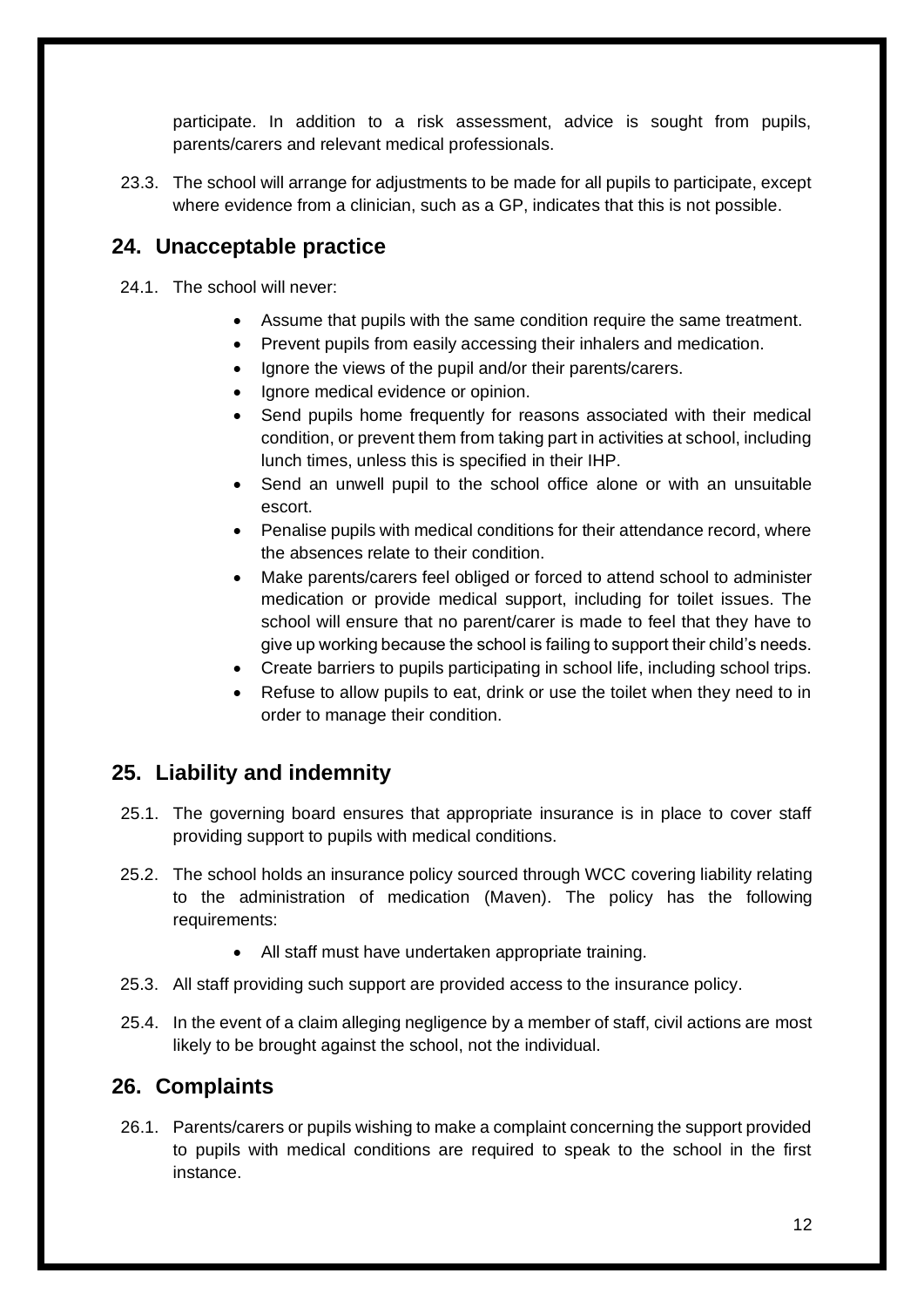- 26.2. If they are not satisfied with the school's response, they may make a formal complaint via the school's complaints procedure, as outlined in the Complaints Policy.
- 26.3. If the issue remains unresolved, the complainant has the right to make a formal complaint to the DfE.
- 26.4. Parents/carers and pupils are free to take independent legal advice and bring formal proceedings if they consider they have legitimate grounds to do so.

#### <span id="page-13-0"></span>**27. Home-to-school transport**

- 27.1. Arranging home-to-school transport for pupils with medical conditions is the responsibility of the LA.
- 27.2. Where appropriate, the school will share relevant information to allow the LA to develop appropriate transport plans for pupils with life-threatening conditions.

#### <span id="page-13-1"></span>**28. Policy review**

- 28.1. This policy is reviewed on an annual basis by the Pupil Support Committee of Governors and the headteacher.
- 28.2. The scheduled review date for this policy is February 2022.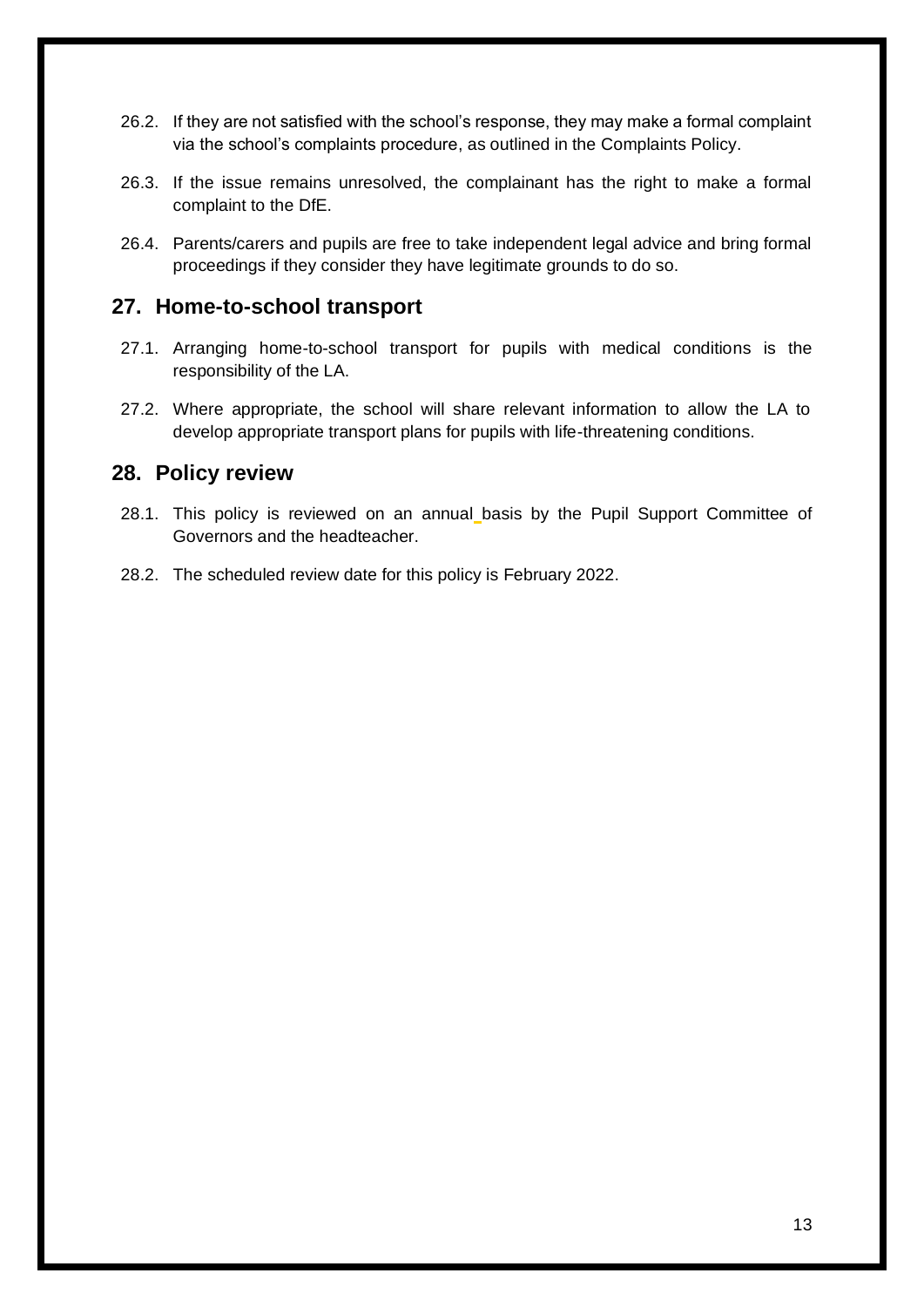**Appendix A**

**Individual Healthcare Plan Implementation Procedure** (see next page)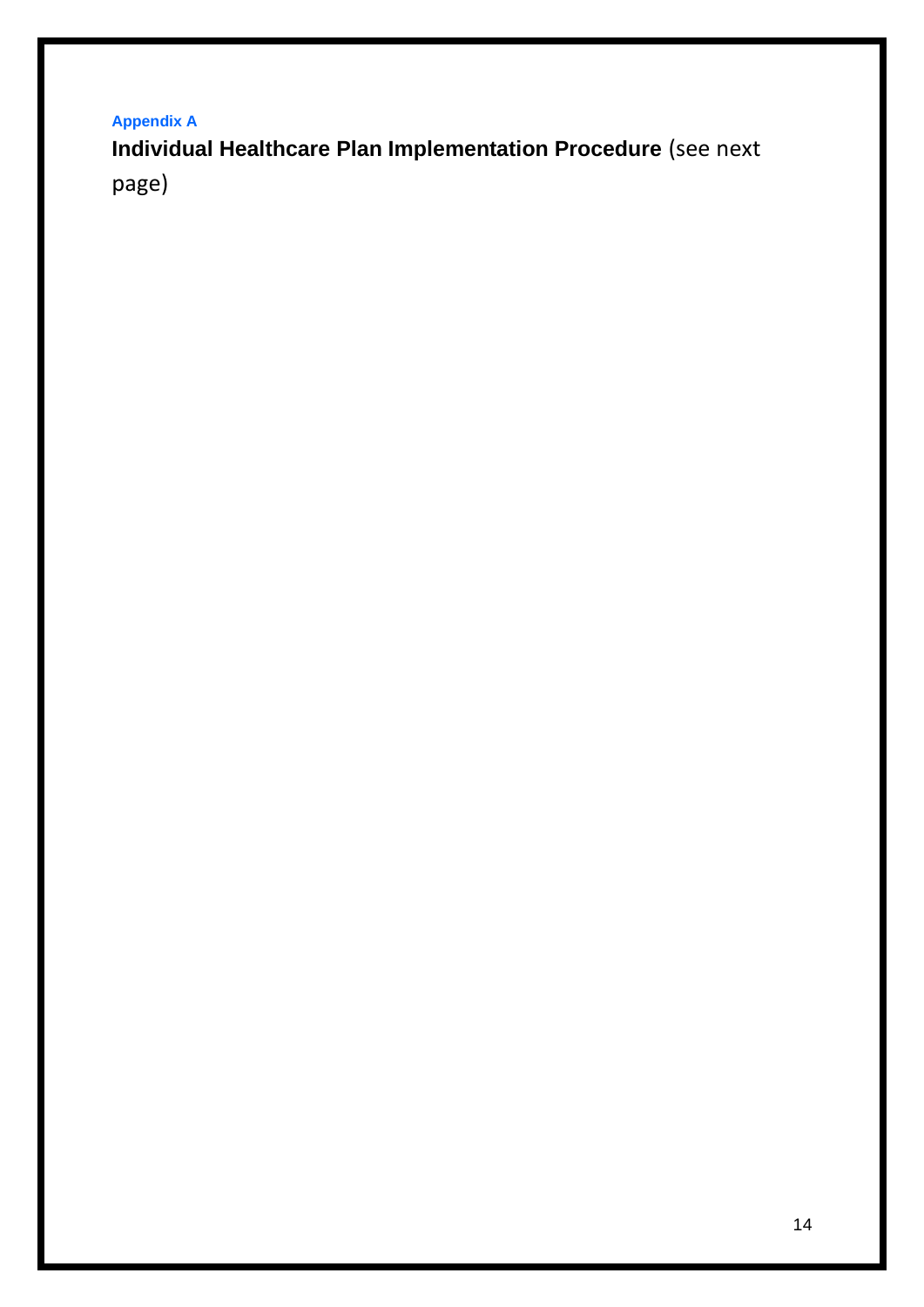<span id="page-15-0"></span>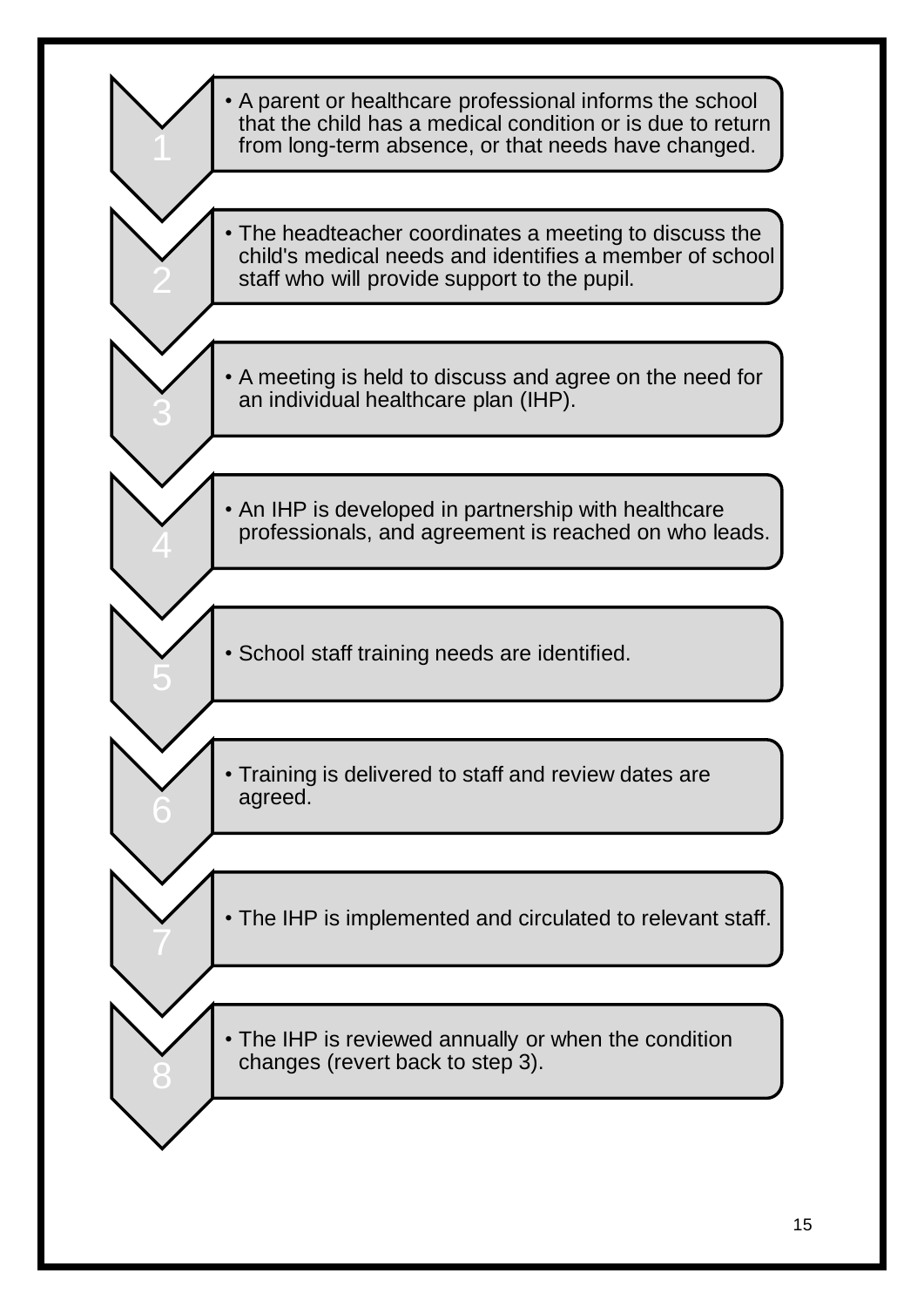## <span id="page-16-0"></span>**Appendix B Individual Healthcare Plan**

| Child's name:                     |  |
|-----------------------------------|--|
| Group/class/form:                 |  |
| Date of birth:                    |  |
| Child's address:                  |  |
| Medical diagnosis or condition:   |  |
| Date:                             |  |
| Review date:                      |  |
|                                   |  |
| <b>Family contact information</b> |  |
| Name:                             |  |
| Phone number (work):              |  |
| (home):                           |  |
| (mobile):                         |  |
| Name:                             |  |
| Relationship to child:            |  |
| Phone number (work):              |  |
| (home):                           |  |
| (mobile):                         |  |
| <b>Clinic/hospital contact</b>    |  |
| Name:                             |  |
| Phone number:                     |  |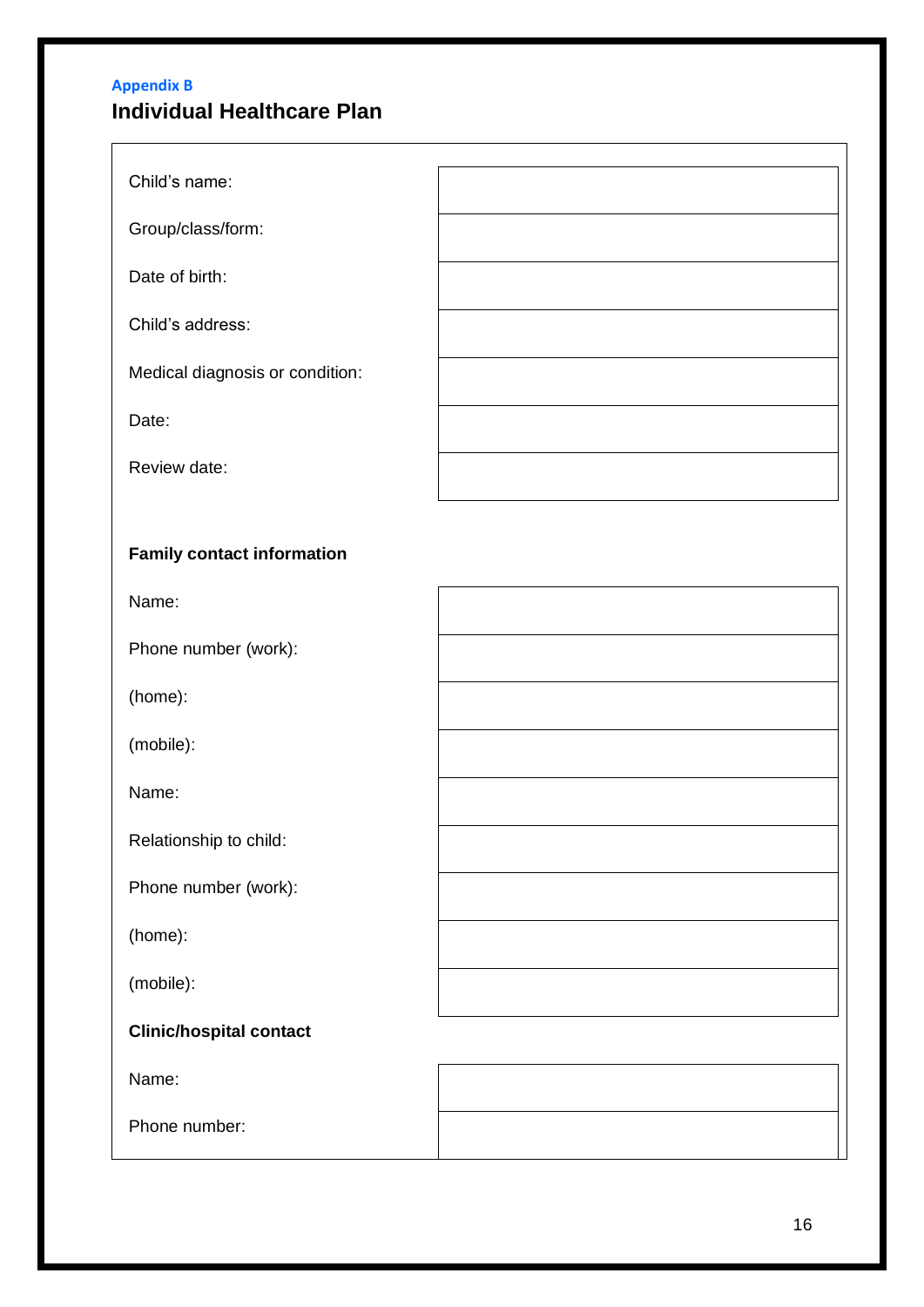#### **Child's GP**

Name:

Phone number:

Who is responsible for providing support in school?

Describe medical needs and give details of child's symptoms, triggers, signs, treatments, facilities, equipment or devices, environmental issues, etc.

Name of medication, dose, method of administration, when it should be taken, side effects, contra-indications, administered by/self-administered with/without supervision:

Daily care requirements:

Specific support for the pupil's educational, social and emotional needs:

Arrangements for school visits/trips: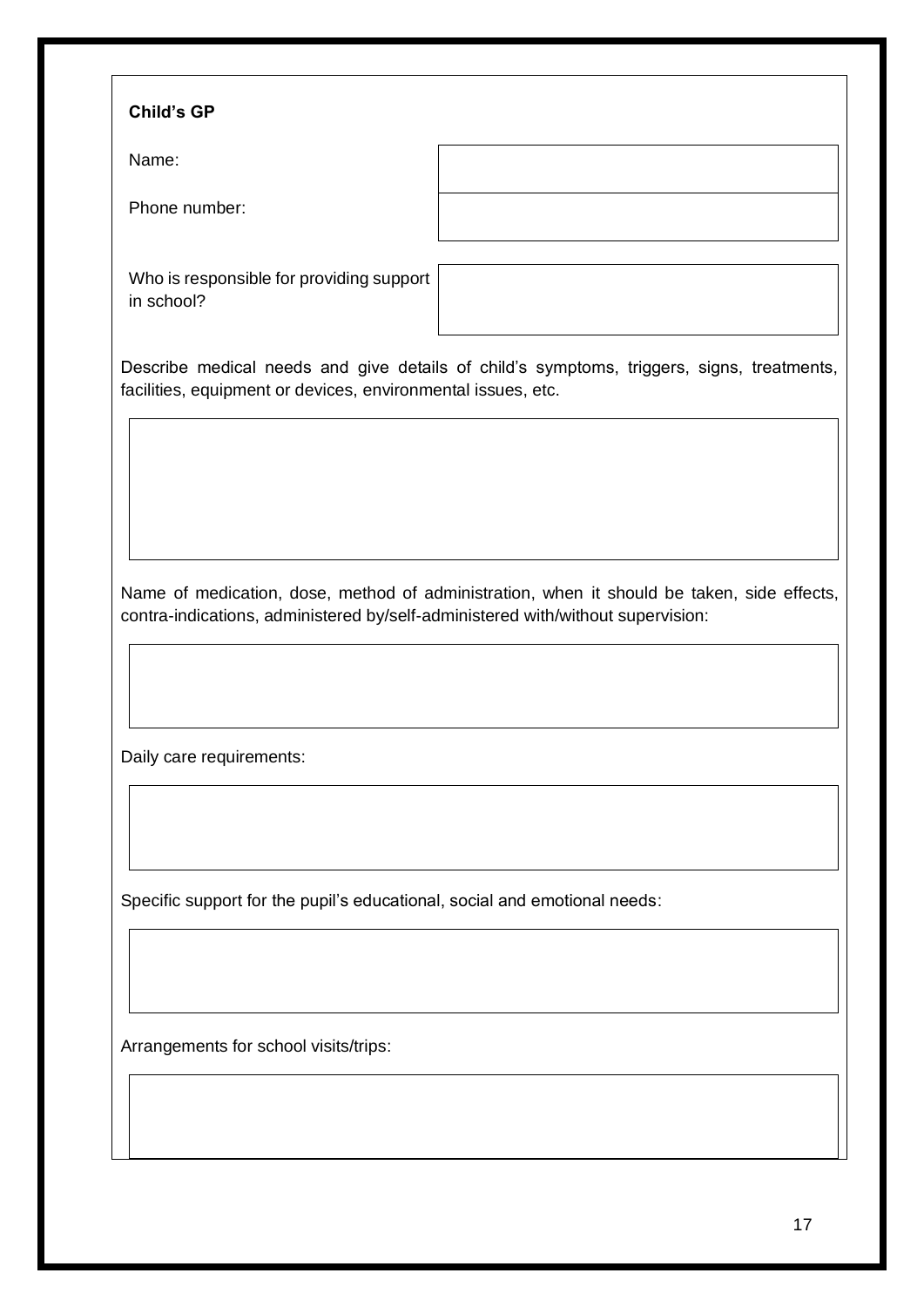Other information:

Describe what constitutes an emergency, and the action to take if this occurs:

Responsible person in an emergency (state if different for off-site activities):

Plan developed with:

Staff training needed/undertaken – who, what, when:

Form copied to: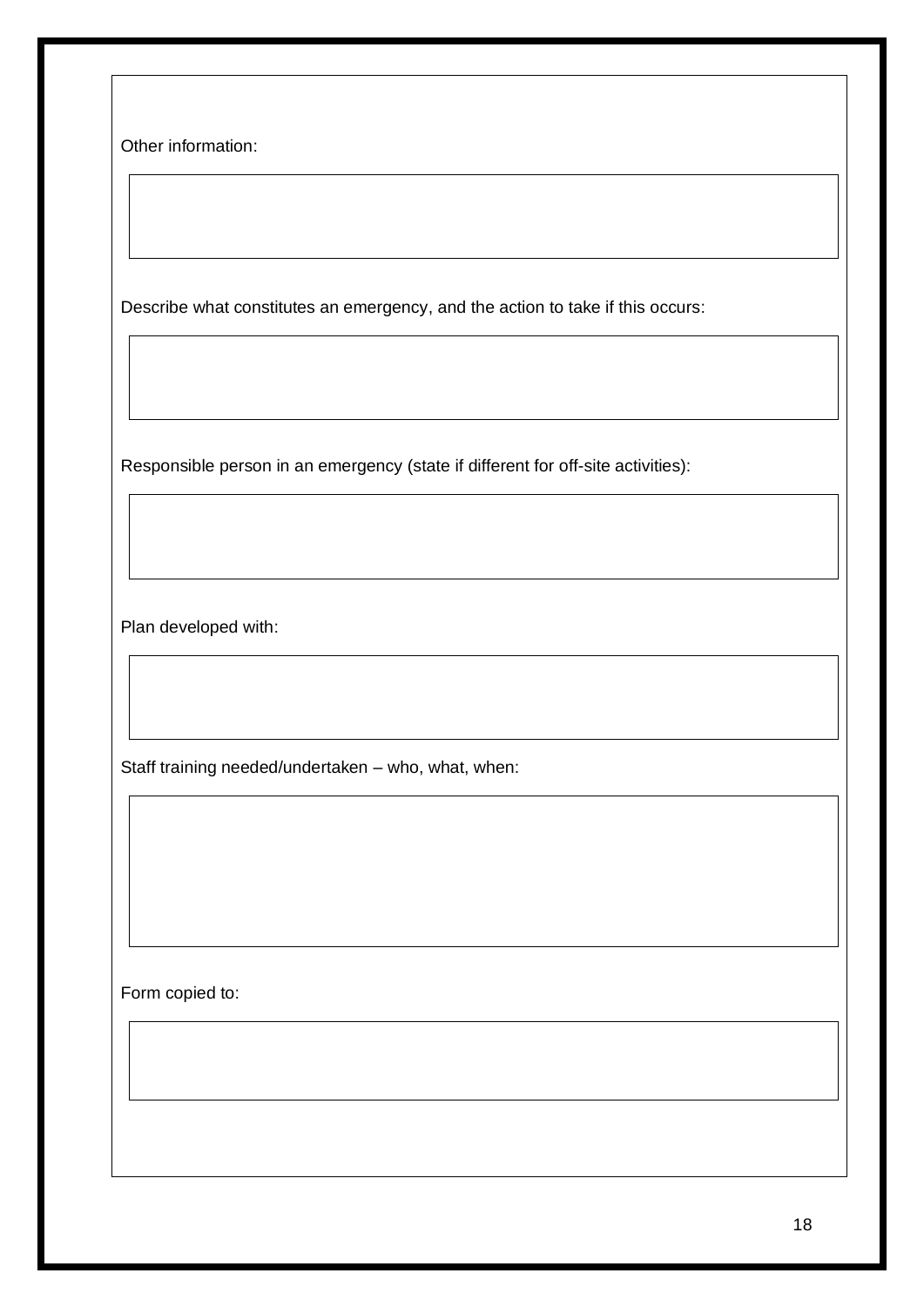## <span id="page-19-0"></span>**Appendix C Parental Agreement for the School to Administer Medicine**

The school will not give your child medicine unless you complete and sign this form.

#### **Administration of medication form**

| Date for review to be initiated by:                      |  |
|----------------------------------------------------------|--|
| Name of child:                                           |  |
| Date of birth:                                           |  |
| Group/class/form:                                        |  |
| Medical condition or illness:                            |  |
| <b>Medicine</b>                                          |  |
| Name/type of medicine                                    |  |
| (as described on the container):                         |  |
| Expiry date:                                             |  |
| Dosage and method:                                       |  |
| Timing:                                                  |  |
| Special precautions/other instructions:                  |  |
| Any side effects that the school needs<br>to know about: |  |
| Self-administration - Y/N:                               |  |
| Procedures to take in an emergency:                      |  |

#### **NB: Medicines must be in the original container as dispensed by the pharmacy**

#### **Contact details**

Name: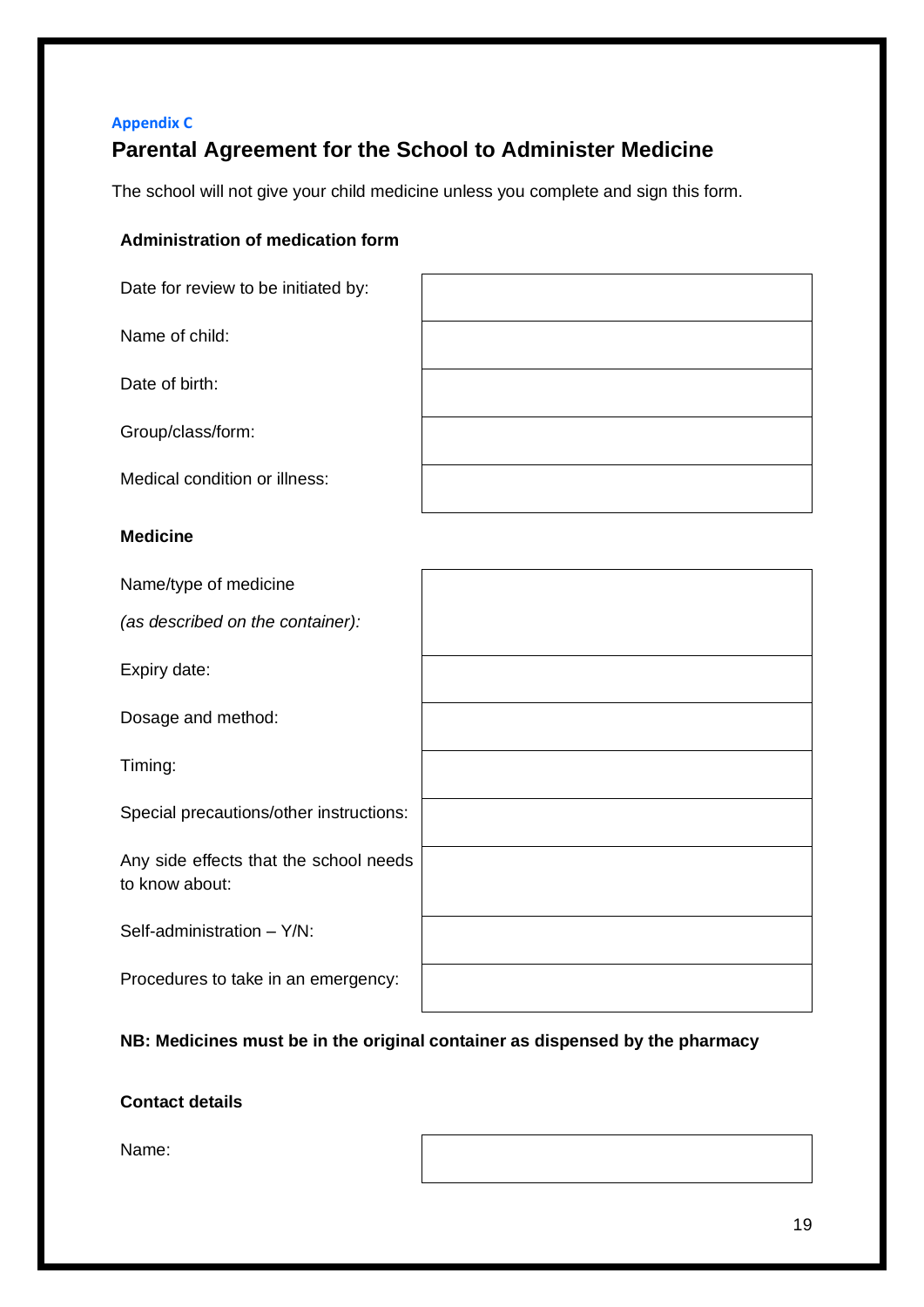Daytime telephone number:

Relationship to child:

Address:

I understand that I must deliver the medicine personally to:

| Name of staff member |
|----------------------|
|                      |
|                      |

The above information is, to the best of my knowledge, accurate at the time of writing and I give consent to school staff administering medicine in accordance with the school policy. I will inform the school immediately, in writing, if there is any change in dosage or frequency of the medication, or if the medicine is stopped.

<span id="page-20-0"></span>

| Signature(s) |  |
|--------------|--|
|              |  |
|              |  |

 $Date$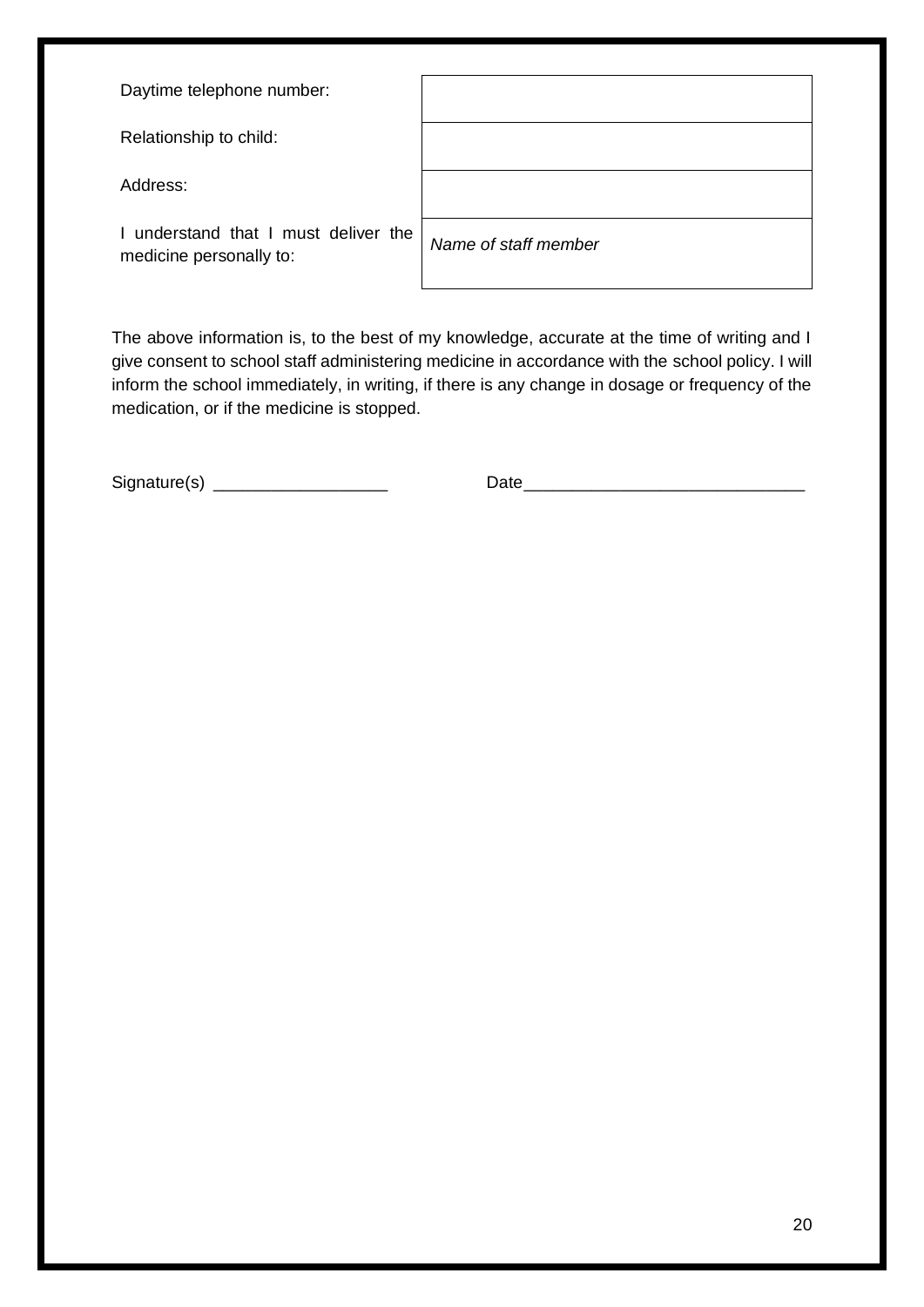## **Appendix D Record of Medicine Administered to an Individual Child**

| Name of child:                    |  |
|-----------------------------------|--|
| Date medicine provided by parent: |  |
| Group/class/form:                 |  |
| Quantity received:                |  |
| Name and strength of medicine:    |  |
| Expiry date:                      |  |
| Quantity returned:                |  |
| Dose and frequency of medicine:   |  |
|                                   |  |

Staff signature:

Signature of parent:

| Date:                    |  |  |
|--------------------------|--|--|
| Time given:              |  |  |
| Dose given:              |  |  |
| Name of member of staff: |  |  |
| Staff initials:          |  |  |

| Date:                    |  |  |
|--------------------------|--|--|
| Time given:              |  |  |
| Dose given:              |  |  |
| Name of member of staff: |  |  |
| Staff initials:          |  |  |
|                          |  |  |

| Date:                    |  |  |
|--------------------------|--|--|
| Time given:              |  |  |
| Dose given:              |  |  |
| Name of member of staff: |  |  |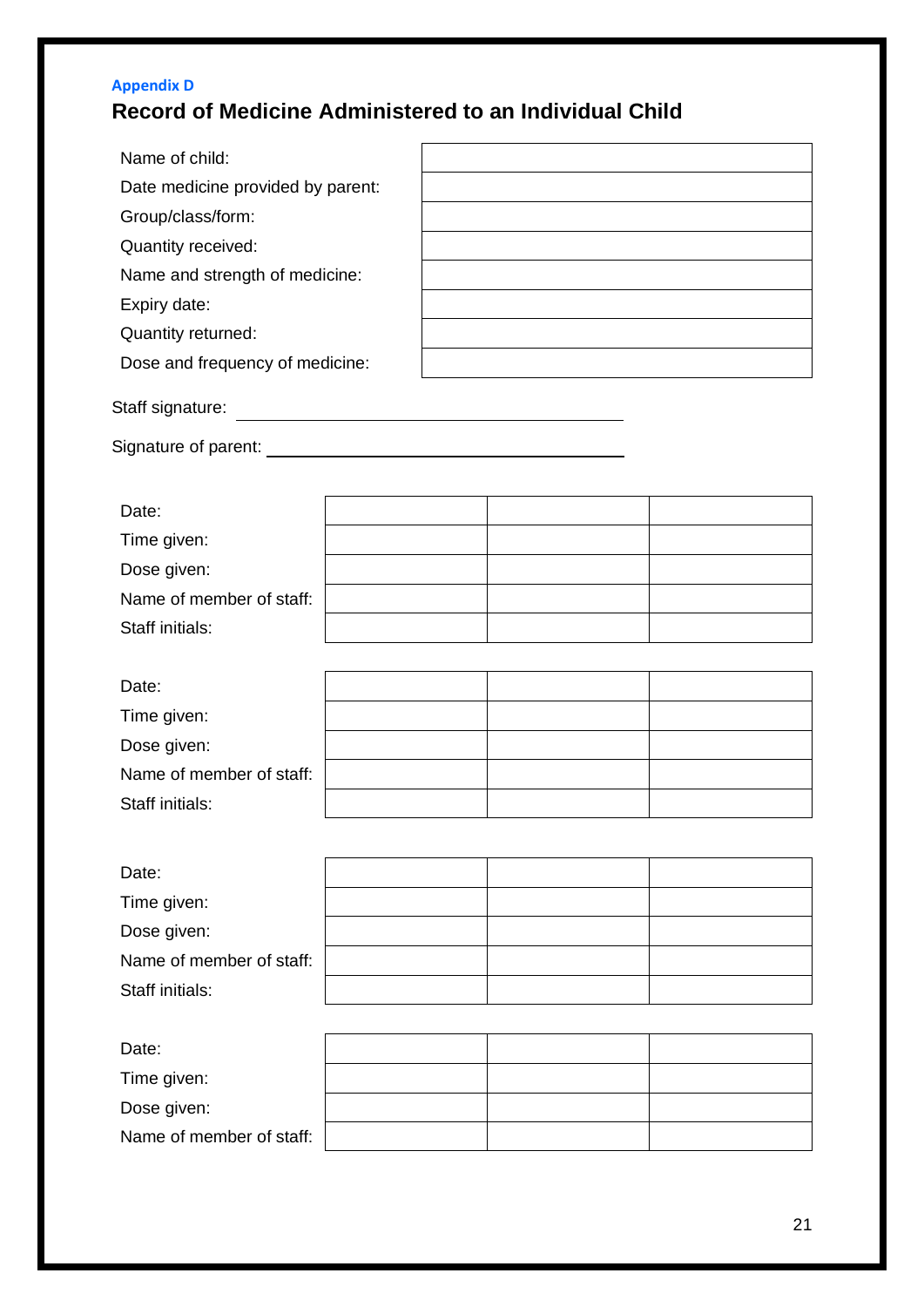## <span id="page-22-0"></span>**Appendix E Record of Medicine Administered to All Children**

| Date | Child's<br>name | Time | Name of<br>medicine | Dose<br>given | Any<br>reactions? | Signature<br>of staff | Print<br>name |
|------|-----------------|------|---------------------|---------------|-------------------|-----------------------|---------------|
|      |                 |      |                     |               |                   |                       |               |
|      |                 |      |                     |               |                   |                       |               |
|      |                 |      |                     |               |                   |                       |               |
|      |                 |      |                     |               |                   |                       |               |
|      |                 |      |                     |               |                   |                       |               |
|      |                 |      |                     |               |                   |                       |               |
|      |                 |      |                     |               |                   |                       |               |
|      |                 |      |                     |               |                   |                       |               |
|      |                 |      |                     |               |                   |                       |               |
|      |                 |      |                     |               |                   |                       |               |
|      |                 |      |                     |               |                   |                       |               |
|      |                 |      |                     |               |                   |                       |               |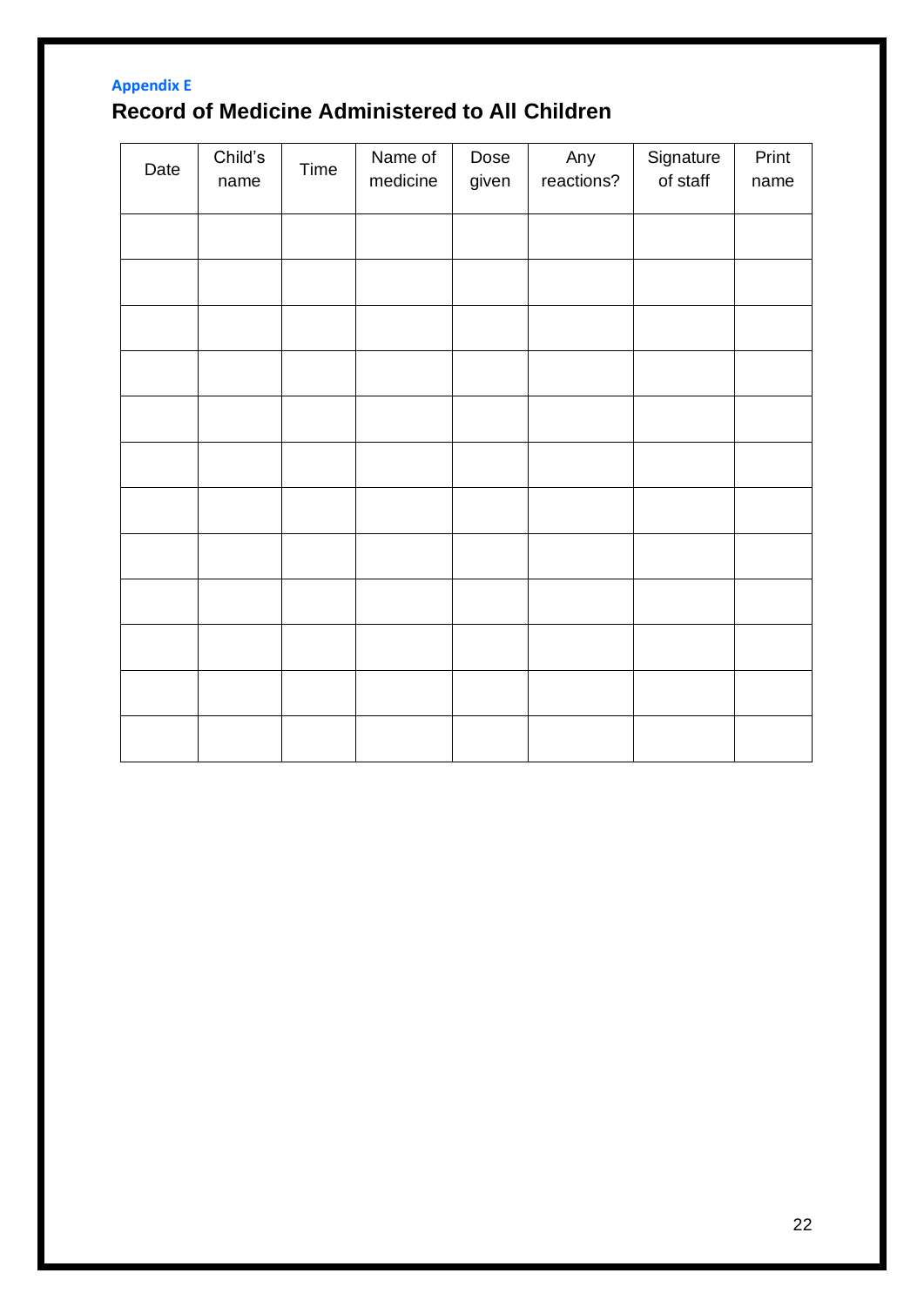#### <span id="page-23-0"></span>**Appendix F**

## **Contacting Emergency Services**

#### **To be stored by the phone in the school office**

**Request an ambulance – dial 999, ask for an ambulance and be ready with the information below.**

**Speak clearly and slowly and be ready to repeat information if asked.**

- The telephone number: **01905 391231**.
- Your name.
- Your location as follows: **Himbleton CE First School and Nursery, Neight Hill, Himbleton.**
- The postcode: **WR9 7LE.**
- The exact location of the patient within the school.
- The name of the child and a brief description of their symptoms.
- The best entrance to use and where the crew will be met and taken to the patient.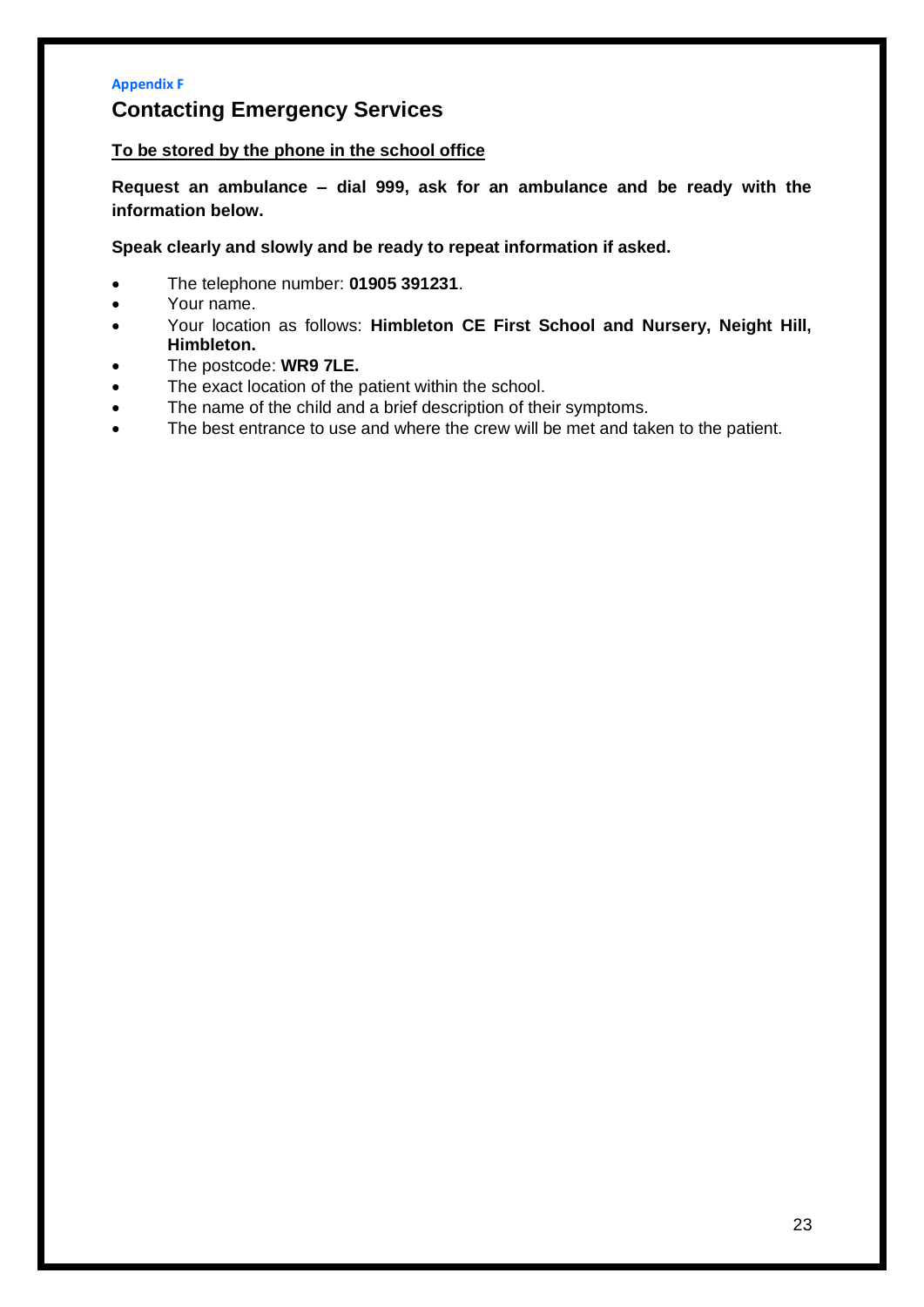## <span id="page-24-0"></span>**Appendix G Letter Inviting Parents to Contribute to Individual Healthcare Plan Development**

Dear Parent/Carer,

#### **RE: Developing an individual healthcare plan for your child**

Thank you for informing us of your child's medical condition. I enclose a copy of the school's policy for supporting pupils at school with medical conditions for your information.

A central requirement of the policy is for an individual healthcare plan to be prepared, setting out what support each pupil needs and how this will be provided. Individual healthcare plans are developed in partnership with the school, parents/carers, pupils, and the relevant healthcare professional who can advise on your child's case. The aim is to ensure that we know how to support your child effectively and to provide clarity about what needs to be done, when and by whom.

Although individual healthcare plans are likely to be helpful in the majority of cases, it is possible that not all children will require one. We will need to make judgements about how your child's medical condition impacts their ability to participate fully in school life, and the level of detail within plans will depend on the complexity of their condition and the degree of support needed.

A meeting to start the process of developing your child's individual health care plan has been scheduled for (*date.)* I hope that this is convenient for you and would be grateful if you could confirm whether you are able to attend or whether rescheduling is required. The meeting will include me (the headteacher), a relevant healthcare professional and the school nurse. Please let us know if you would like us to invite another medical practitioner, healthcare professional or specialist, and provide any other evidence you would like us to consider at the meeting as soon as possible.

If you are unable to attend, it would be helpful if you could complete the attached individual healthcare plan template and return it to the school office, together with any relevant evidence, for consideration at the meeting. I would be happy for you contact me by email on *head@himbleton.worcs.sch.uk* or to speak by phone on *01905 391231* if this would be helpful.

Yours sincerely,

Headteacher